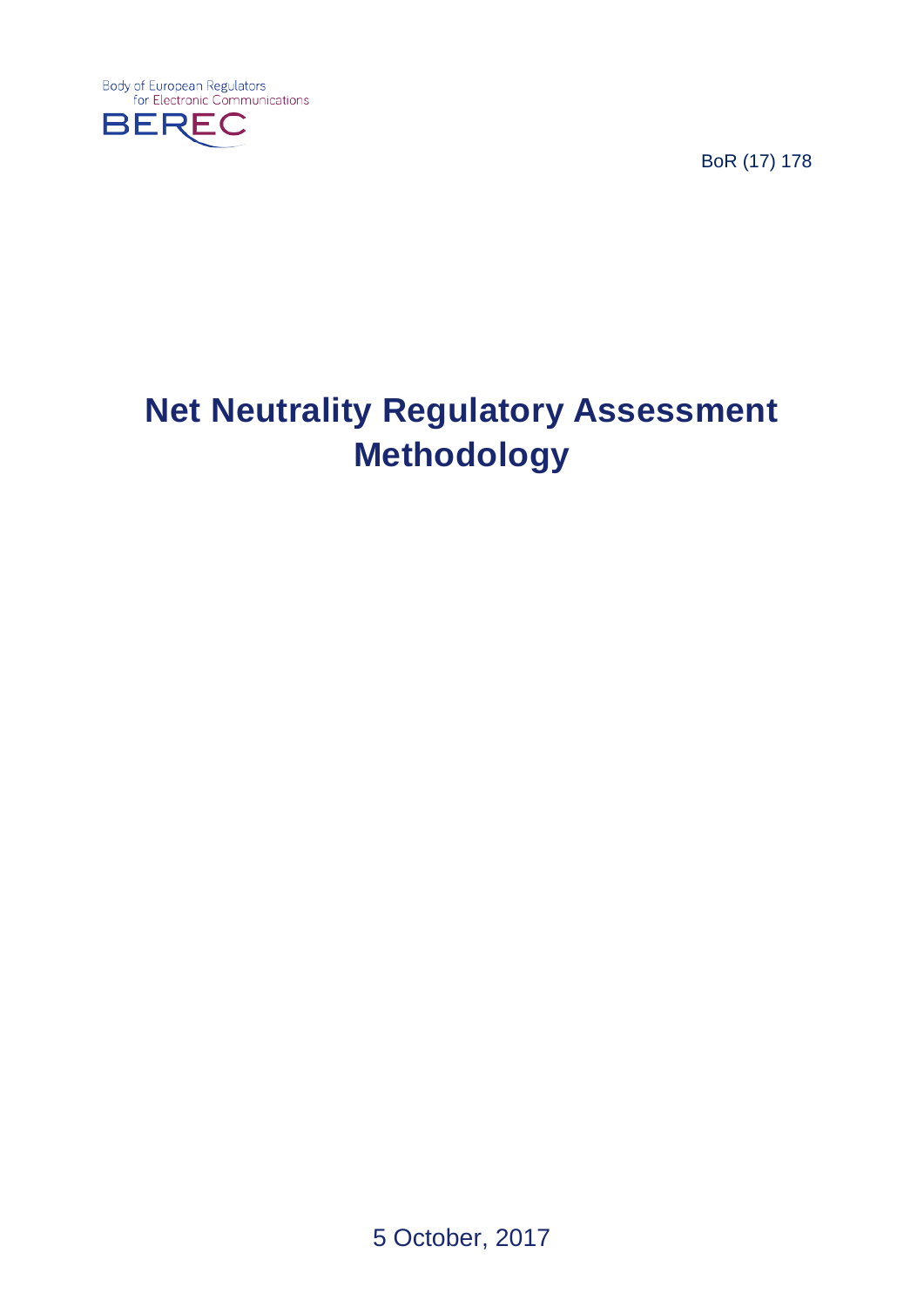# **Table of Contents**

| 3.1<br>3.2<br>3.3        |                                                                                |  |
|--------------------------|--------------------------------------------------------------------------------|--|
| 4.                       | Detecting traffic management practices that impact individual applications  10 |  |
| 4.1<br>4.2               |                                                                                |  |
| 5.                       | End user dependent factors that may impact the measurement results  14         |  |
| 5.1<br>5.2<br>5.3<br>5.4 |                                                                                |  |
| 6.                       |                                                                                |  |
| 6.1<br>6.2<br>6.3<br>6.4 |                                                                                |  |
| 7.                       |                                                                                |  |
| 7.1                      |                                                                                |  |
| 8.                       |                                                                                |  |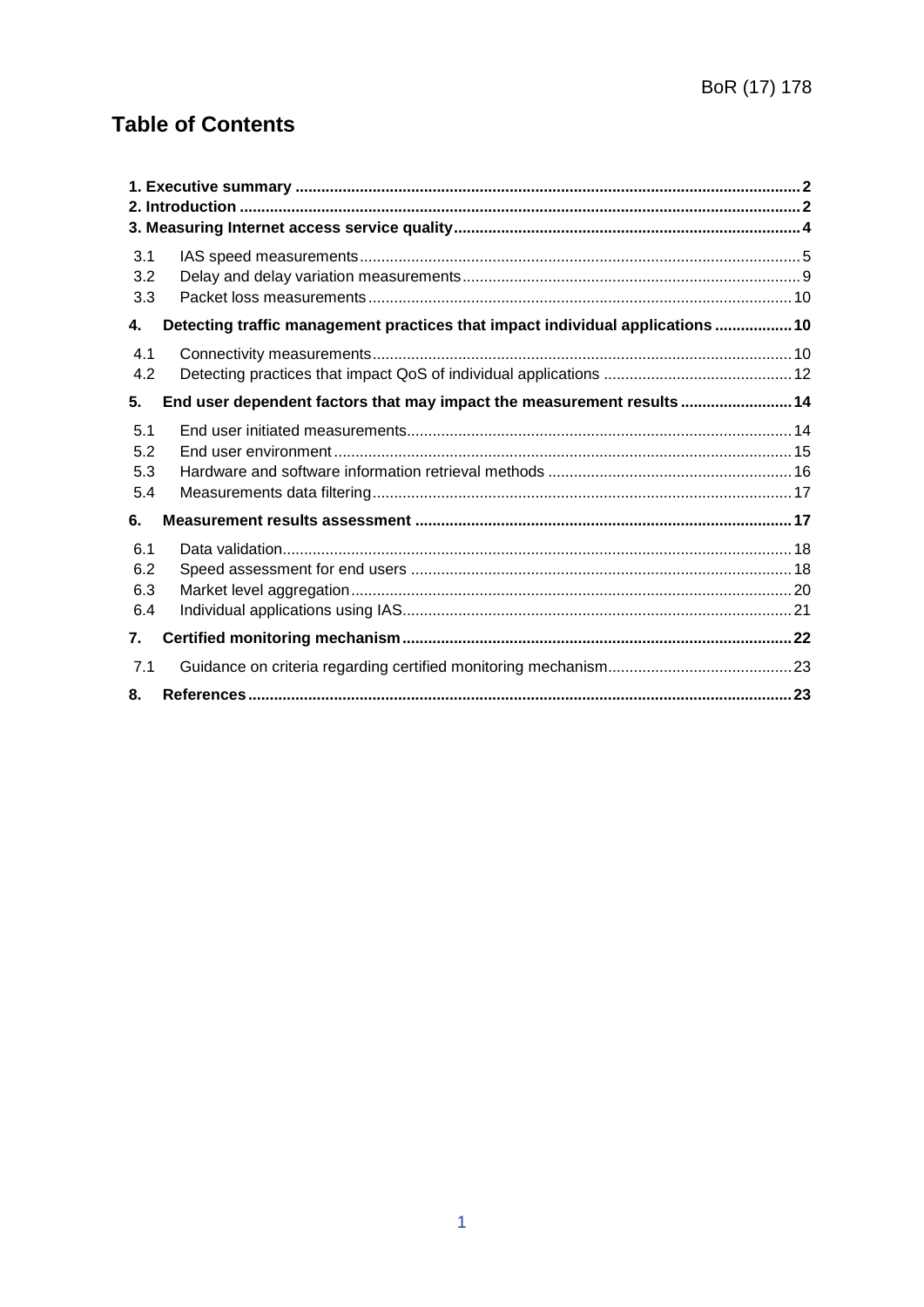# <span id="page-2-0"></span>**1. Executive summary**

This document contains BEREC regulatory assessment methodology in order to provide guidance to National Regulatory Authorities (NRAs) with the monitoring and supervision of the net neutrality provisions of the Regulation 2015/2120 [1], implementation of net neutrality measurement tools by NRAs on an optional basis, and contribute to standardization of net neutrality measurement methodology. The work builds upon previous BEREC guidance on net neutrality, Internet access service (IAS) quality monitoring and best practices.

Chapter 3 provides guidance on a harmonised quality of service measurement methodology. It is targeted to maximising measurement accuracy and to enable the comparison of measurement results between different member states. The speed measurement is based on multiple HTTP connections and the document describes the calculation of the speed. The document also illustrates the difference between the two options of calculating speed based on TCP or IP payload. This document also defines measurement metrics for delay, delay variation and packet loss.

Chapter 4 gives recommendations on methods for detecting traffic management practices that impact individual applications and suggests other indicators of performance closer to the user experience. It includes recommendations for detecting traffic management practices that affect the connectivity and ultimately a possibility to use and provide individual applications. The document describes also recommendations for detecting traffic management practices that affect the quality of individual applications like the prioritisation and/or throttling of specific applications.

Chapter 5 describes the most important factors that should be taken into account when assessing the measurement results and gives guidance on information collection. Thus, a number of end user environment factors may impact the results. These factors include for example Wi-Fi usage, modem and computer performance and radio conditions when measuring speed for mobile subscription.

Chapter 6 provides recommendations for validation of the collected measurement results. It also provides some further guidance on how the speed measurement results should be assessed in comparison to the contractual speed values for end users. The topic of data aggregation for market level assessment purposes is discussed and guidance on monitoring the general IAS quality (IAS as a whole and effect of specialised services on IAS) as well as individual applications using IAS is provided.

Finally Chapter 7 gives guidance on the criteria that NRAs could take into account when providing their own certified mechanism or certifying a third party mechanism.

# <span id="page-2-1"></span>**2. Introduction**

BEREC has developed this regulatory assessment methodology in order to help NRAs in the monitoring and supervision of the net neutrality provisions of the Regulation [1] based on various net neutrality measurement tools and harmonised measurement methodology for quality of service indicators. Other aspects of harmonisation such as sampling and validation of collected measurements have not been fully considered here.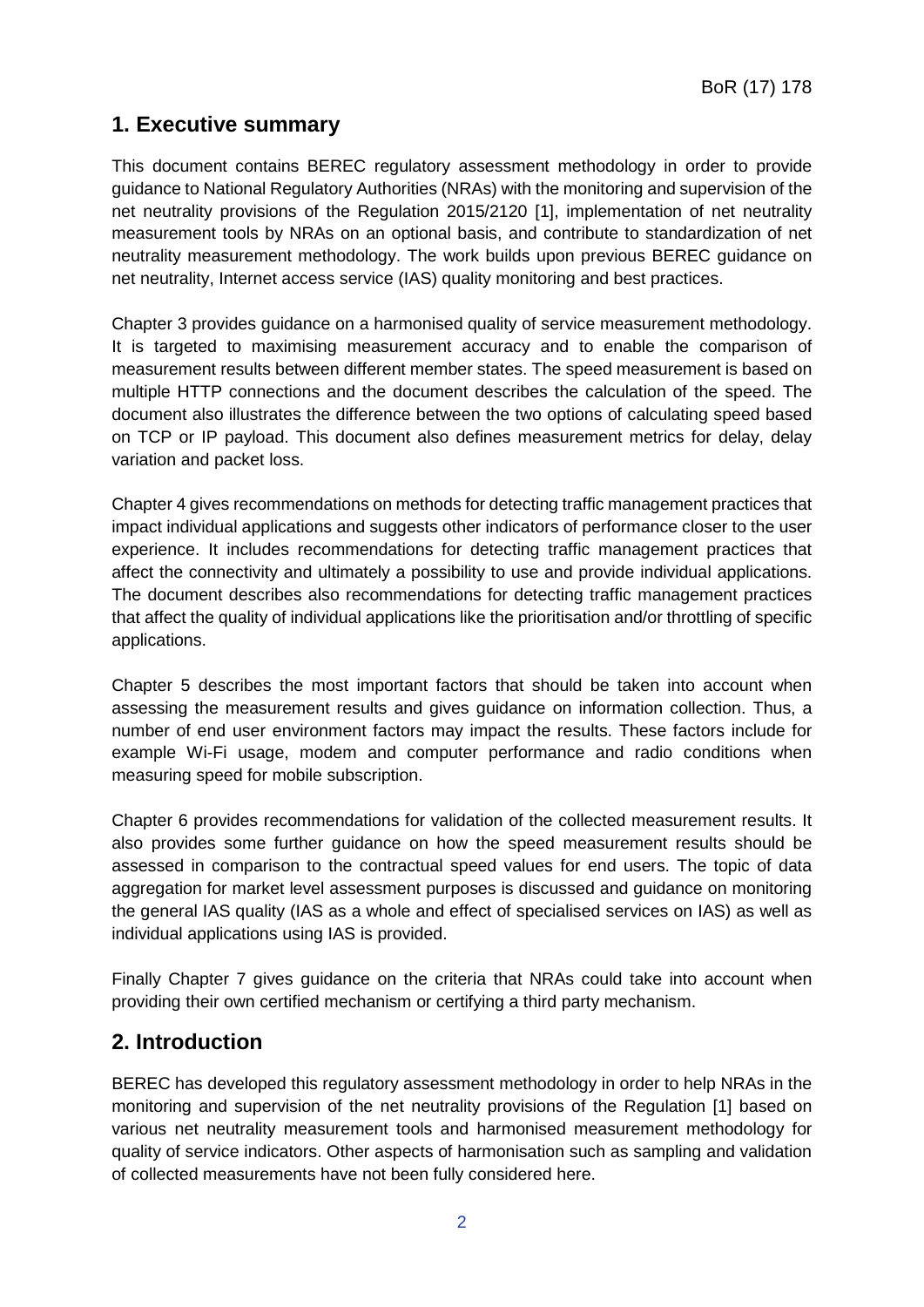Furthermore, it is also foreseen that this BEREC net neutrality measurement methodology can contribute to the work of standardization bodies. The methodology builds upon previous BEREC guidance on net neutrality, internet access service (IAS) quality monitoring and best practices [2].

Under the Regulation, NRAs may have several objectives in measuring IAS:

- Measurement tools can be used for detecting traffic management practices which may or may not be allowed (art. 3(3) of the Regulation).
- Measurement tools can be used for the establishment of what the 'general quality of IAS' is. This is relevant to the assessment of whether services other than IAS (in the meaning of article 3(5) of the Regulation) can be provided.
- Measurement tools may be part of a monitoring mechanism certified by the NRA as referred to in article 4(4) of the Regulation.

NRAs may have additional objectives in measuring or detecting certain practises related to the IAS. The objectives could for example be defined based on end-user reporting. BEREC notes that it is for NRAs to determine the most appropriate measurement tools to serve their objectives. Different objectives may lead to the use of different measurement tools.

In this document, BEREC describes the methodology for the measurement of IAS speed to enable NRAs to assess IAS performance compared to the contractual minimum, normally available and maximum speed values. The methodology also gives guidance on some criteria that NRAs could take into account when providing their own measurement tools as a certified mechanism or certifying a third party mechanism in accordance with the Regulation and BEREC NN guidelines.

This document aims to describe a measurement methodology that could be combined with a crowdsourcing approach so that it would be possible to provide measurement tools for end users. For in-browser or app based crowdsourcing measurement tools it is hard or even impossible to have full control over all the factors such as the end user environment that impact measurement results. This introduces a possibility for error in measurement results that cannot be fully avoided. This methodology provides guidance on how to increase the accuracy and reliability of such measurement results. This is discussed in Chapter 5.

BEREC recognises the standardised measurement approaches from ETSI, ITU and IETF, however BEREC places the greatest emphasise on the practical implementation of the measurement methodology in a crowdsourced scenario, where measurements can be run by any end-user and the metric being measured reflects as closely as possible real end-user experience of Internet usage.

As proposed in the 2012 BEREC NN QoS Guidelines [2], the measurement methods shall encompass both the IAS as a whole as well as individual applications delivered via IAS. The methodology supports both IPv4 and IPv6 - this topic is further discussed where necessary.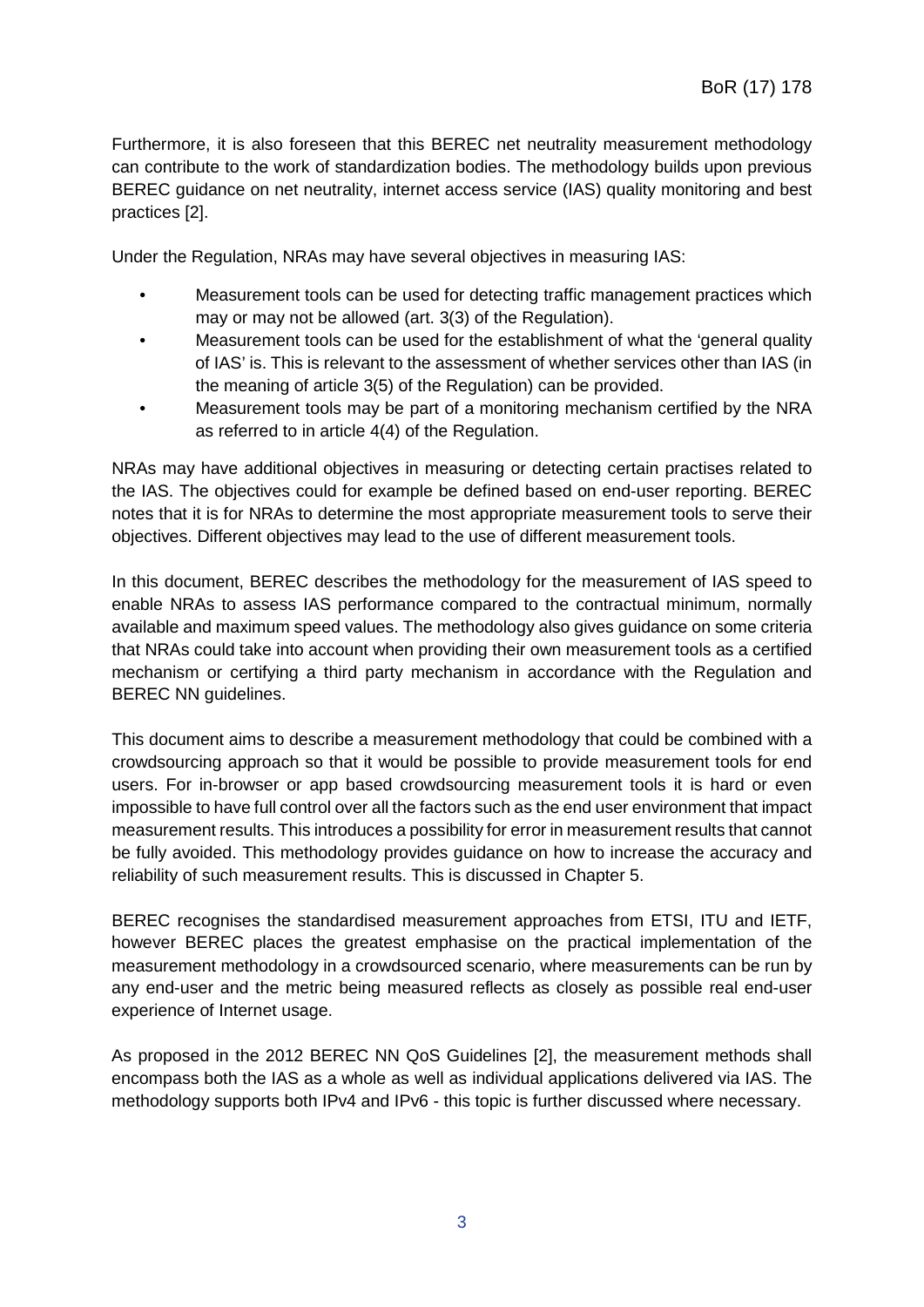# <span id="page-4-0"></span>**3. Measuring Internet access service quality**

The aim of this chapter is to specify the best practice methodology based on the combined goal of maximising measurement accuracy balanced against the need to be able to facilitate easy access to the measurement tool for the general public ensuring that the measurement results are comparable between different member states.

Results of these measurements can be also used for the following purposes:

- Empowering the end user to validate the commitments made to them from their IAS provider.
- Monitoring the general IAS quality and confirming that the performance of IAS is developing sufficiently over time when taking into account technological evolution.
- To support the detection of traffic prioritisation and/or throttling of selected applications compared to other applications running over IAS.
- NRAs may also use the data to increase transparency (e.g. interactive maps showing performance in a geographic area).

According to BEREC NN guidelines [3] paragraph 166, "Measurements should be performed beyond the ISP leg." and speed should be calculated "based on IP packet payload, e.g. using TCP as transport layer protocol". According to the NN guidelines paragraph 140,

"Speeds should be specified on the basis of the IP packet payload or transport layer protocol payload, and not based on a lower layer protocol".

This methodology is targeted to measure IAS quality in both the upload and download direction. It is worth noting that IAS speed is just one component of the performance experienced by the end users, since different applications have different protocol overheads and different requirements related to IAS delay, delay variation and packet loss.

For both measurement tasks - IAS as a whole and individual applications using IAS - the fundamental precondition is that measurements are performed at the edge of the network which provides the IAS (i.e. end user premises for fixed access or via the radio access for Mobile IAS). When initiating a connection, mobile networks need some time to allocate the resources. This delay may impact the measurement results and therefore the measurement results from the first few seconds may need to be discarded.

Where measurements are performed against a test server, this server should be located outside the IAS network<sup>[1](#page-4-1)</sup>. It should have adequate connectivity between the server and the IAS provider to avoid influencing measurements. Typically this can be achieved by locating the measurement server at the national Internet exchange point (IXP). Depending on the specific national situation, measurement servers may be located at more than one IXP. There might also be specific reasons for its placement elsewhere. The hardware running the measurement server is connected as close to the IXP switch as possible. This means that the number of physical paths between the main IXP switch and the gateway serving the system should be kept at a minimum. This is applicable whether the implementation runs inside the

<span id="page-4-1"></span> <sup>1</sup> This is in line with the architectural aspects of a practical measurement system as described by BEREC in a previous publication [5].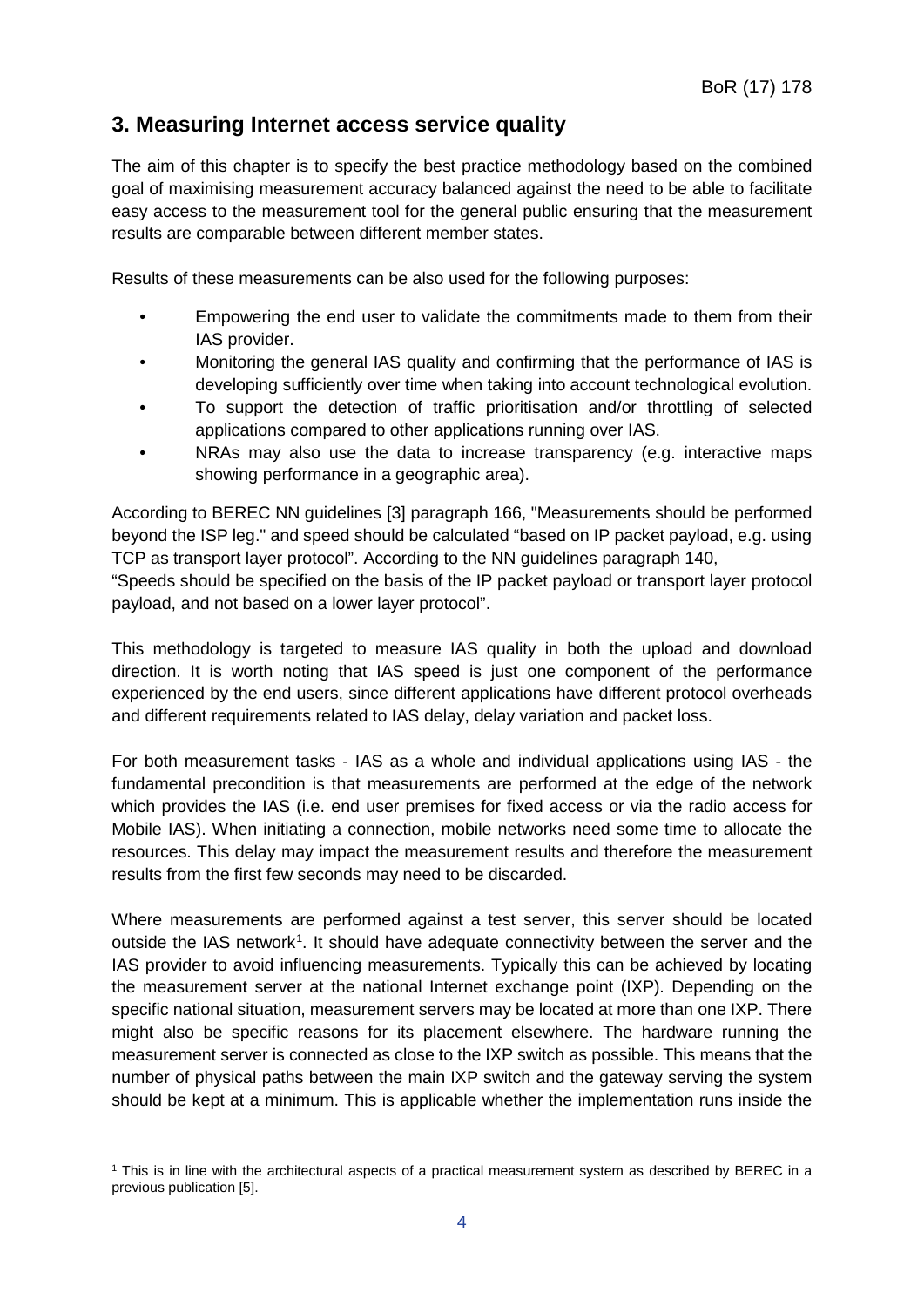network of a hosting provider or directly on hardware under control of the NRA itself, in a separate AS. The goal is to minimize latency added due to the communication paths.

BEREC recommends that NRAs keep in mind that traffic to the server is not handled differently to other internet traffic.

In cases where both the server and client have visibility of test results (e.g. speed measurements), in general the receiver of the data is considered to be the authoritative source of measurement results, but it is recommended that both the client and server measurements are stored for analysis.

Monitoring mechanisms should mitigate, to the extent possible, confounding factors which are internal to the user environment. Examples of these factors include existing cross-traffic and the usage of Wi-Fi based interfaces. This topic is discussed separately in chapter 5.

The assessment of measurement results is discussed further in chapter 6 and the certified monitoring mechanism is further discussed in chapter 7.

### <span id="page-5-0"></span>**3.1 IAS speed measurements**

#### *3.1.1 Speed measurement overall methodology*

In order to maximise compatibility in a real world environment, it is recommended to measure upload/download speeds based on the time to execute a set of controlled data transfers over TCP/HTTP. In this way, the speed can be measured based on transport layer protocol payload as referred to in the BEREC NN guidelines [3] paragraph 140.

This methodology is supported by the broadest range of platforms, and can be implemented within a web browser or within the restricted sandbox of an on-device app. As such it is considered to be the adequate balance between the competing demands of accuracy, platform agnosticism, ease of implementation and transparency.

These requirements and the experience from the existing measurement systems lead to the choice to use TCP/HTTP as the measurement protocol. The decision is also supported by the widespread use of TCP by the normal internet applications and services and therefore it reflects the typical IAS usage by the end-users.

The reason to recommend the use of HTTP (1.1 or 2.0) as the TCP payload is to mitigate any connectivity restrictions (such as might be introduced by intermediate firewall or proxy servers) which could result from the choice of a less commonly used protocol/port.

The use of Transport Layer Security in the form of HTTPS is optional, but provides the advantage of preventing any manipulation from intermediate proxy servers<sup>[2](#page-5-1)</sup>.

In order to saturate the path, it is recommended to use at least 3 persistent HTTP connections. When developing a measurement tool, it is recommended to verify what setup is needed to measure multigigabit IAS subscriptions. These connections should all have completed the

<span id="page-5-1"></span> <sup>2</sup> Proxies might be used in office environments.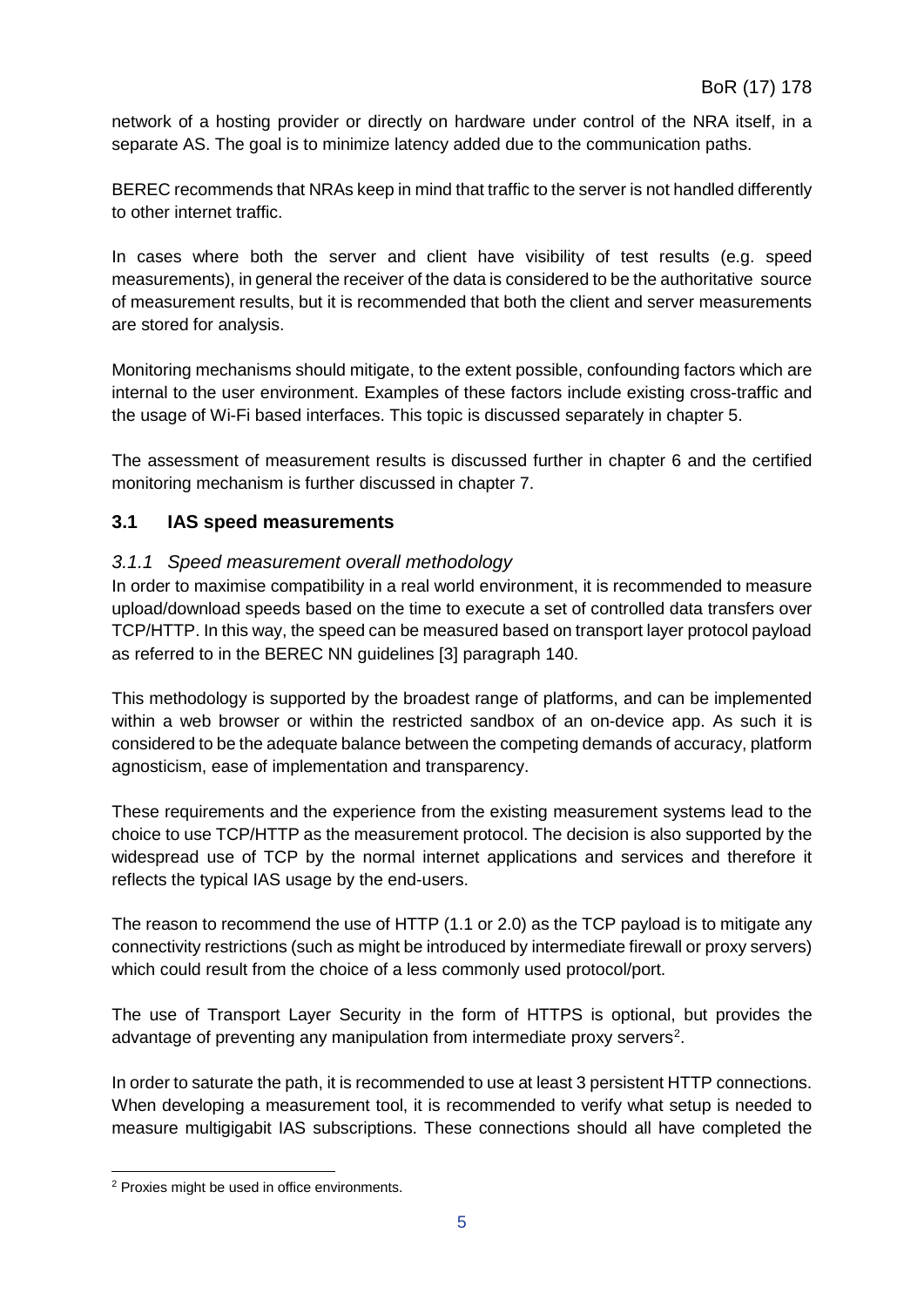TCP slow start phase before measurement commencement to maximise throughput and ensure that the measurement is as representative as possible. The test should be stopped after a pre-defined interval and the transfer speed calculated by the recipient<sup>[3](#page-6-0)</sup> based on the data transferred during that interval, specifically the duration between the arrival of the first packet of the test to the arrival of the last packet, from the perspective of the recipient.

BEREC recognises that packet loss and packet retransmission has a negative impact on the throughput of each TCP connection and hence the IAS speed.

The following diagram illustrates an example implementation of a download test based on 3 HTTP connections.



The following points should be noted in relation to the diagram above:

- 3 persistent HTTP connections are started at the same time;
- To mitigate the effect of TCP slow-start, an initial retrieval of a slowstartX.dat file is made to maximise subsequent throughput;
- Once the transfer of slowstartX.dat file is finished for each connection, the real test commences (using same TCP socket) without delay;
- All .dat files referred to above contain random data, which cannot be compressed and
- The test is stopped after a total of 10 seconds, and the valid measured upload/download volume is based on the total transferred volumes in Measurement Data#1, Measurement Data#2 & Measurement Data#3.
- The test duration, filenames used and number of connections are not proscriptive and this diagram depicts an example for illustration purposes

It is recommended that the HTTP transfers are made using chunked transfer encoding which enables the sending side to send chunks of data of arbitrary size and stop the transfer at the appropriate time. For example the sender could send the measurement data in fixed 1MB

<span id="page-6-0"></span><sup>&</sup>lt;sup>3</sup> For upload tests the recipient is the measurement server, whereas in download tests the recipient is the client (end user).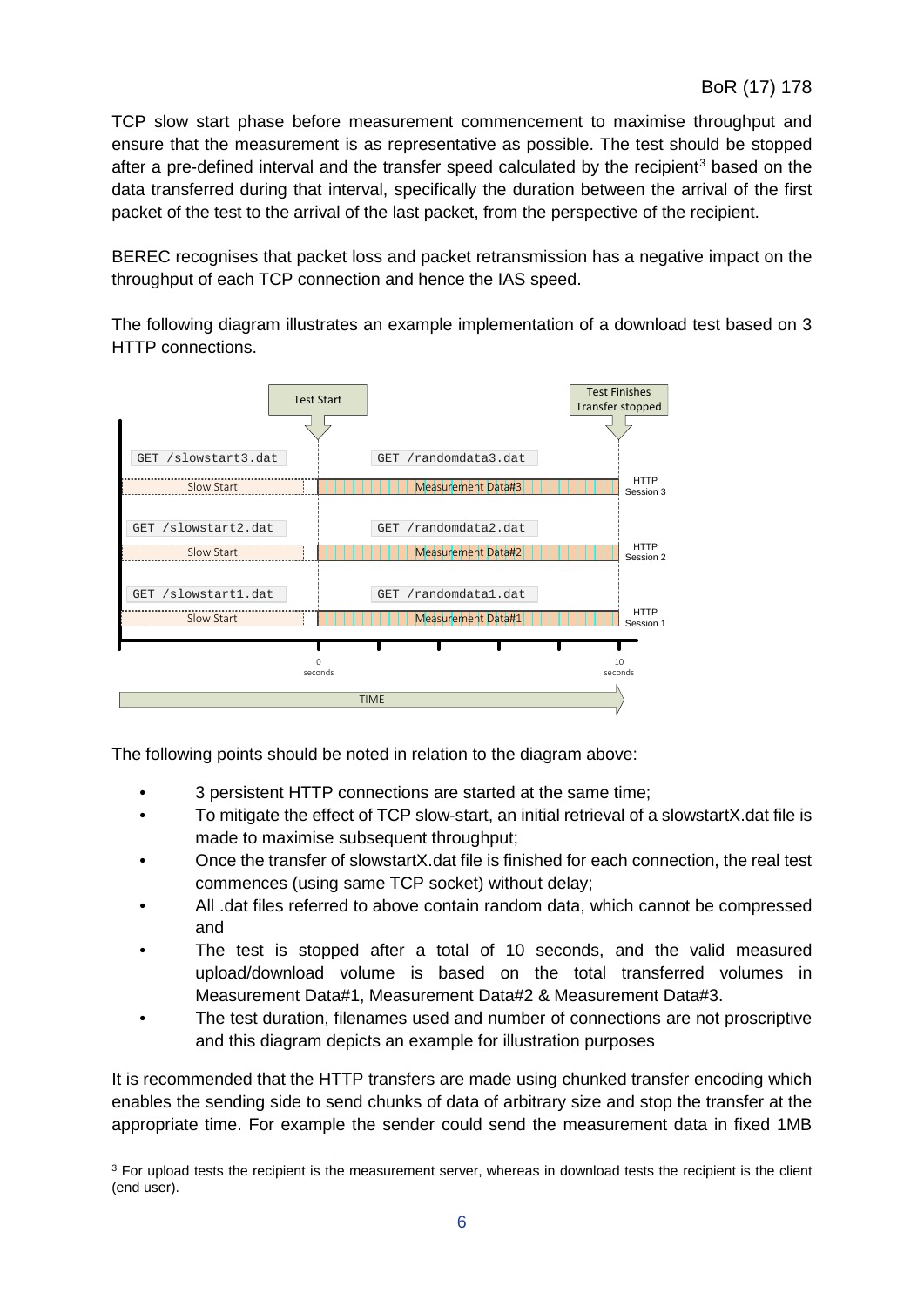chunks, stopping when the test duration has fully passed; or a more sophisticated scenario could be employed where a variable chunk size is determined by the sender based on the testing time remaining and transfer speed observed.

Irrespective of the implementation chosen, it is important that each chunk is served immediately and without any delay, and any additional data volume transferred as a result of Chunked Transfer Coding (or chunk extensions) is included in the speed calculation.

The diagram below shows the HTTP transfers in more detail in a message sequence chart format.



The following sections discuss the ways to calculate the actual data transferred under this methodology.

### *3.1.2 Calculating speed based on TCP payload*

Calculating the TCP payload is relatively straightforward as compared to calculating the IP Payload (see section 3.1.3). For a given HTTP connection, both the client and the server are mutually aware of the data volume transferred. This data volume will vary for each connection due to the recommendation that the measurement test duration is fixed.

Note that the amount of data transferred will also include the HTTP headers and any Chunked Transfer overhead, both of which must be taken into account and included in the speed calculation. It is recommended that in the unlikely event that the exact size of these headers is not known, that a fixed 500 byte value is added to the total file size as an approximation.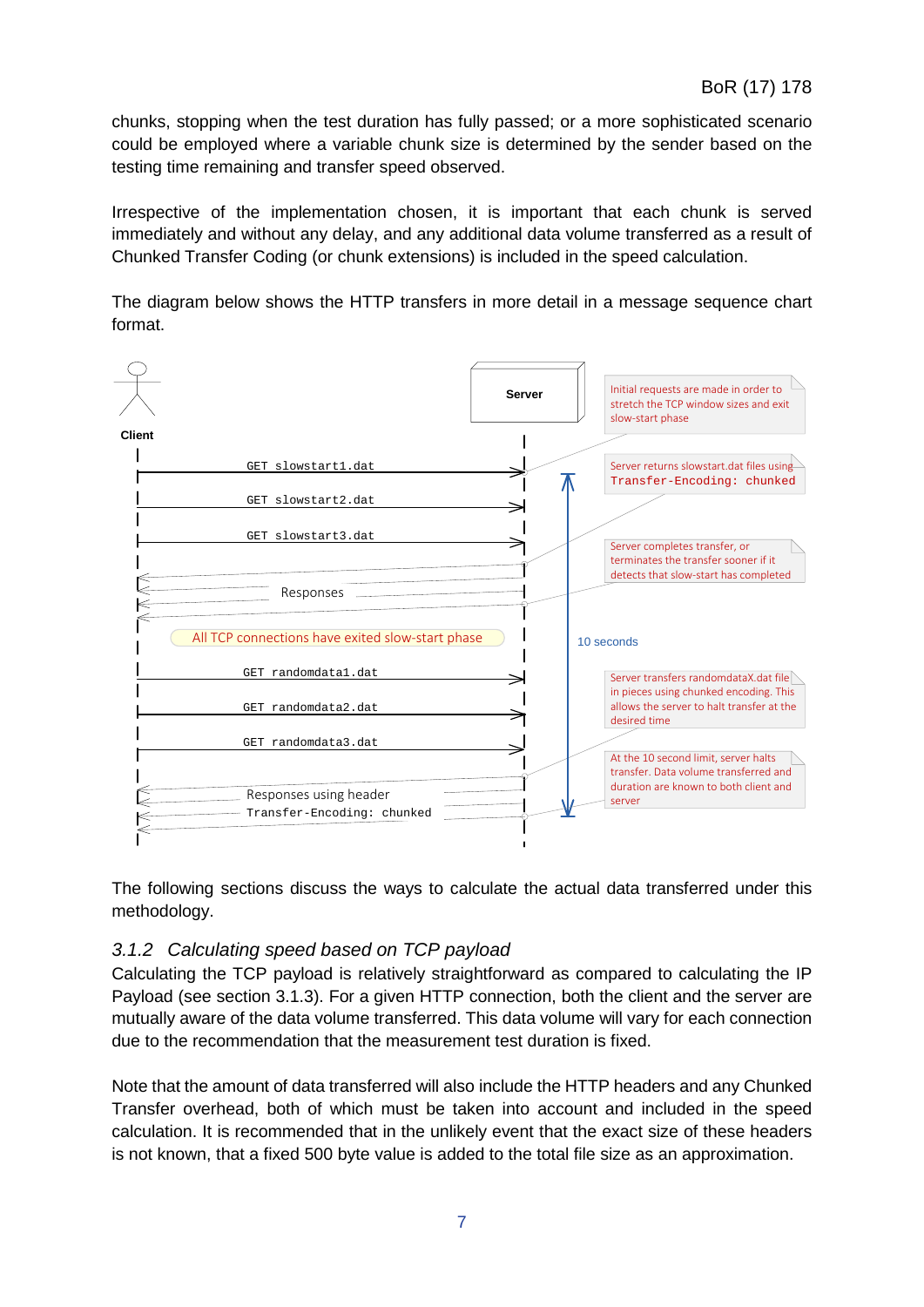The error introduced by this approximation is considered to be negligible except in cases where the test is run very briefly or on extremely slow links.

#### *3.1.3 Calculating speed based on IP packet payload*

Calculating speed based on IP packet payload is more complex due to the fact that most platforms don't allow clients to access this information directly, so it must be calculated based on certain assumptions, and the results of this calculation is an approximation.

Since the measurement client can only be guaranteed to know the HTTP payload volume (i.e. the size of the file transferred), it would be necessary to calculate the number of packets required to transfer this TCP payload and then use this number to calculate the volume of TCP headers.

However the number of packets is a function of the TCP Maximum Segment Size (MSS), which is itself a function of the Maximum Transmission Unit size (MTU).

In addition to the above, the potential presence of TCP options, both during TCP handshake and in established connections<sup>[4](#page-8-0)</sup>, introduces the possibility that the TCP header size is not fixed which further complicates the calculation.

The result of these factors is that it is impossible to accurately calculate the IP Payload volume from the TCP Payload volume. Therefore an adequate safety margin should be taken into account. Example calculations for the overhead are shown in the following tables for various sample values of MTU and TCP header size for both IPv4 & IPv6.

| IPv4 (no IP options)           | <b>MTU</b>  |             |
|--------------------------------|-------------|-------------|
| <b>Average TCP Header Size</b> | 1500 Octets | 1280 Octets |
| 20 Octets (no TCP options)     | 1.37%       | 1.61%       |
| 40 Octets (Average 50% of max) | 2.78%       | 3.28%       |
| 60 Octets (Max TCP options)    | 4.23%       | 5.00%       |

| IPv6 (no IP options)           | <b>MTU</b>  |             |
|--------------------------------|-------------|-------------|
| <b>Average TCP Header Size</b> | 1500 Octets | 1280 Octets |
| 20 Octets (no TCP options)     | 1.39%       | 1.64%       |
| 40 Octets (Average 50% of max) | 2.82%       | 3.34%       |
| 60 Octets (Max TCP options)    | 4.29%       | 5.09%       |

Note that these tables are intended to provide an illustration of the potential impact of these variables; however it's expected that in practise the MTU will generally be very close to 1500 octets and the average TCP header size will be close to 20 bytes. Only the two percentage values highlighted in each table are considered relevant in most real world cases.

<span id="page-8-0"></span> <sup>4</sup> e.g. TCP Selective Acknowledgment or Timestamp options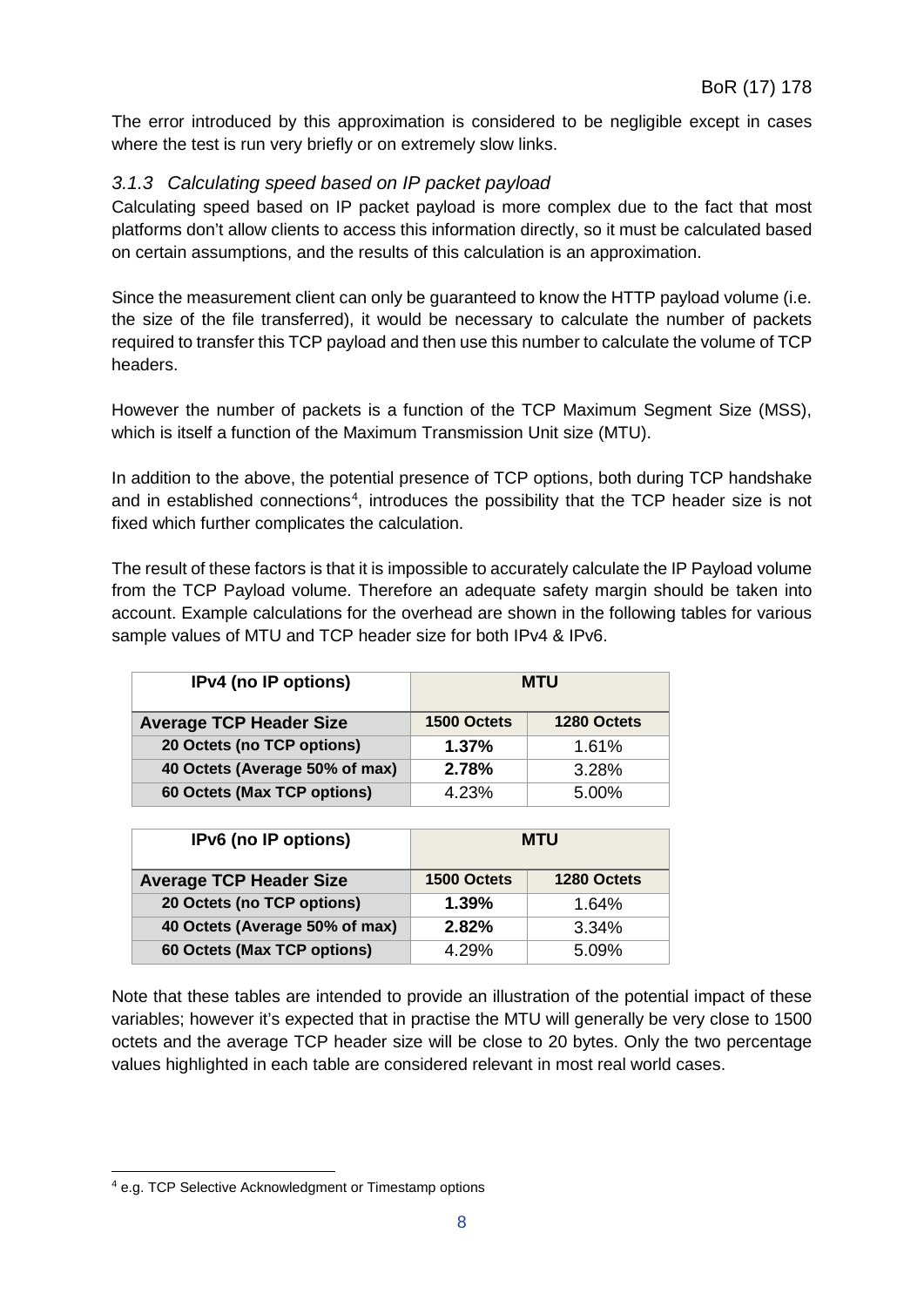Therefore 3% TCP header overhead can be considered to include an adequate safety margin and it can be used in calculating the IP packet payload. The IP packet payload calculation is done by adding this 3 % value to the speed calculated based on TCP packet payload.

However it should be noted that BEREC considers that TCP payload volume is the most reliable one to use when calculating the upload/download speed.

#### *3.1.4 Miscellaneous Details*

It should be possible to run measurements both over IPv4 and IPv6.

Both download and upload speeds should be measured in the same manner and reported in bits/second (e.g. kbit/s or Mbit/s). Note that conversion factors between mega and kilo shall be base-10 rather than base-2 (i.e. 1 Mbit/s = 1000 kbit/s rather than 1024 kbit/s)

#### TCP/HTTP characteristics and options

Where possible, it is recommended to mitigate the effect of the following inherent HTTP and TCP characteristics which could otherwise introduce error to speed measurements.

**TCP connection speed limit**: As the bandwidth of an individual TCP connection is limited to the bandwidth-delay product of the path in question, it is necessary to utilise multiple TCP connections in order to saturate that path.

**HTTP considerations**: Generally the use of HTTPS is recommended. When using plain HTTP, either the appropriate HTTP headers to prevent caching should be used, or unique URIs should be used.

### <span id="page-9-0"></span>**3.2 Delay and delay variation measurements**

In principle, any kind of IP packet could be used for latency measurements (e.g. ICMP, UDP or TCP). However the following considerations should be taken into consideration:

- Operating systems normally require administrator (root) privileges for sending ICMP packets. Also ICMP packets can be blocked by firewalls and antivirus software and hence they cannot be relied upon.
- TCP packets (after connection setup) are subject to flow control. The timing of the TCP session establishment 3-way handshake could be used to measure the delay however this is not routinely measured by the TCP stack and made available to applications.
- In a web browser environment it is difficult or even impossible to send/receive UDP packets.

It is recommended that delay is measured using:

- UDP with ICMP or TCP as fall back option,
- at least 10 measurements, and
- calculated as an average of recorded round-trip time values (typically expressed in milliseconds).

The measurement server should return any UDP packet payload immediately, allowing the client to calculate delay. The Unix echo service could be used for this function.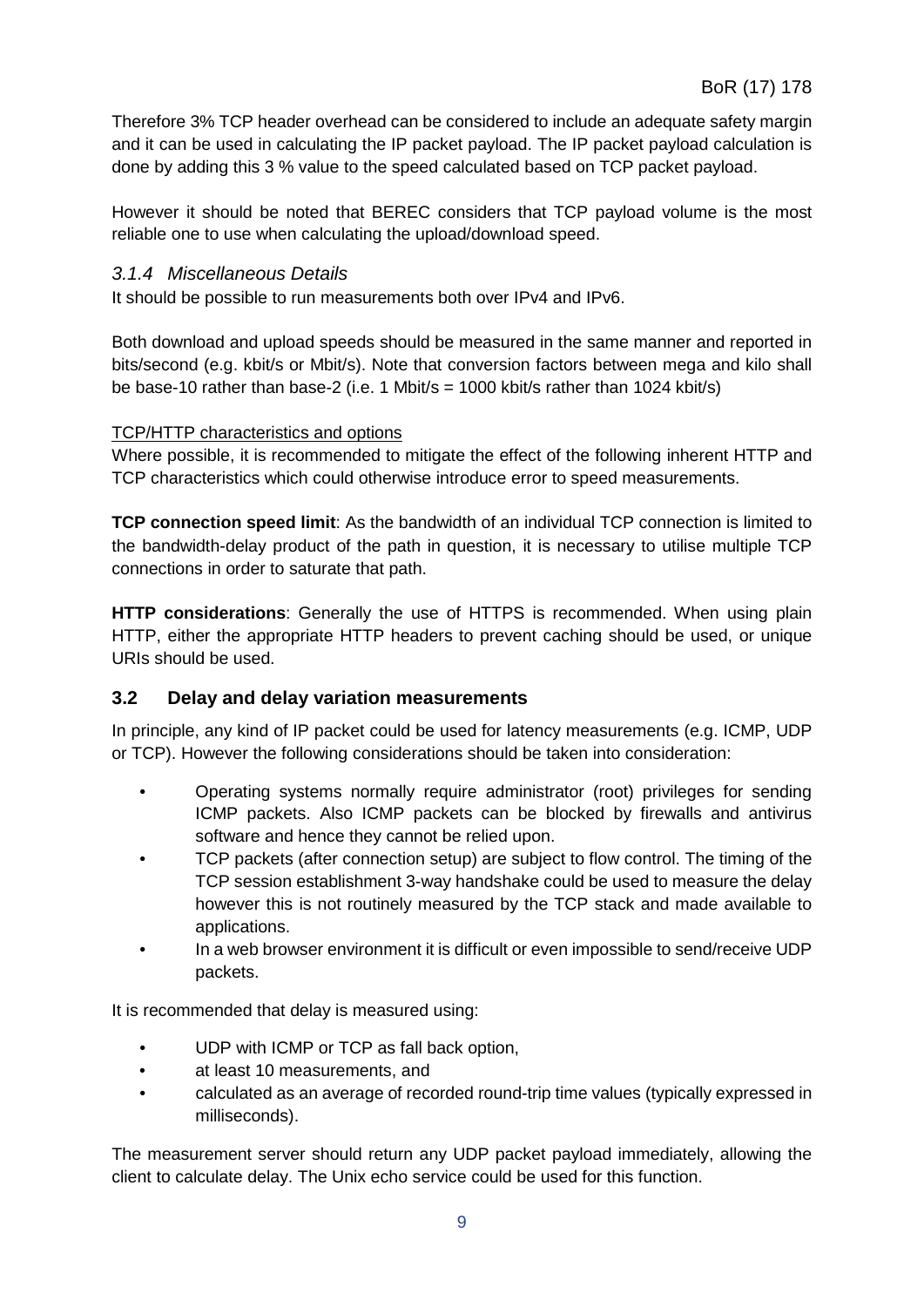The measurement setup should be insensitive to (user) clock changes during the measurement.

It is also recommended that the delay variation (jitter) is calculated as mean deviation based on the samples collected for the delay measurement.

Calculation shall be based on the algorithms used in the Linux ping utility which is based on 4.3BSD

For example:

```
--- qostest.eu ping statistics ---
10 packets transmitted, 10 received, 0% packet loss, time 9014ms
rtt min/avg/max/mdev = 5.317/5.442/5.727/0.121 ms
```
#### <span id="page-10-0"></span>**3.3 Packet loss measurements**

If a packet is not received back within a certain timeout (e.g. 3 seconds), it is considered as lost for the purpose of packet loss measurements.

Due to the effect of packet loss on TCP connections, even the low level of packet loss observed in modern networks<sup>[5](#page-10-3)</sup> can result in significant performance degradation. Therefore it is evident that 10 or even 100 measurements may not yield packet loss accurately. It is therefore recommended to send a large number of IP packets (e.g. at least 1000).

Delay and packet loss measurements are typically performed over a longer period of time in order to allow for the time varying nature of network performance in packet-switched networks.

However, the principle of running measurements of long duration conflicts with the crowdsourced user-initiated measurement concept. End users will not accept an extended waiting time for the presentation of results.

Conversely, short duration tests can only provide an indication of whether the measurement was done during stable network conditions; whereas long measurement intervals are preferred for the meaningful measurement of the stability of the IAS.

While long duration tests are preferred for delay and packet loss measurements, this likely introduces the need for a measurement client running permanently in the background.

# <span id="page-10-1"></span>**4. Detecting traffic management practices that impact individual applications**

#### <span id="page-10-2"></span>**4.1 Connectivity measurements**

This chapter describes recommendations for detecting traffic management practices that affect the connectivity and reachability of individual applications. This document focuses on

<span id="page-10-3"></span> <sup>5</sup> In modern FTTH networks packet loss may vary e.g. between 0.001 % and 0.21%. Source: Performance Within A Fiber-To-The-Home Network,

<http://www.sigcomm.org/sites/default/files/ccr/papers/2014/July/0000000-0000002.pdf>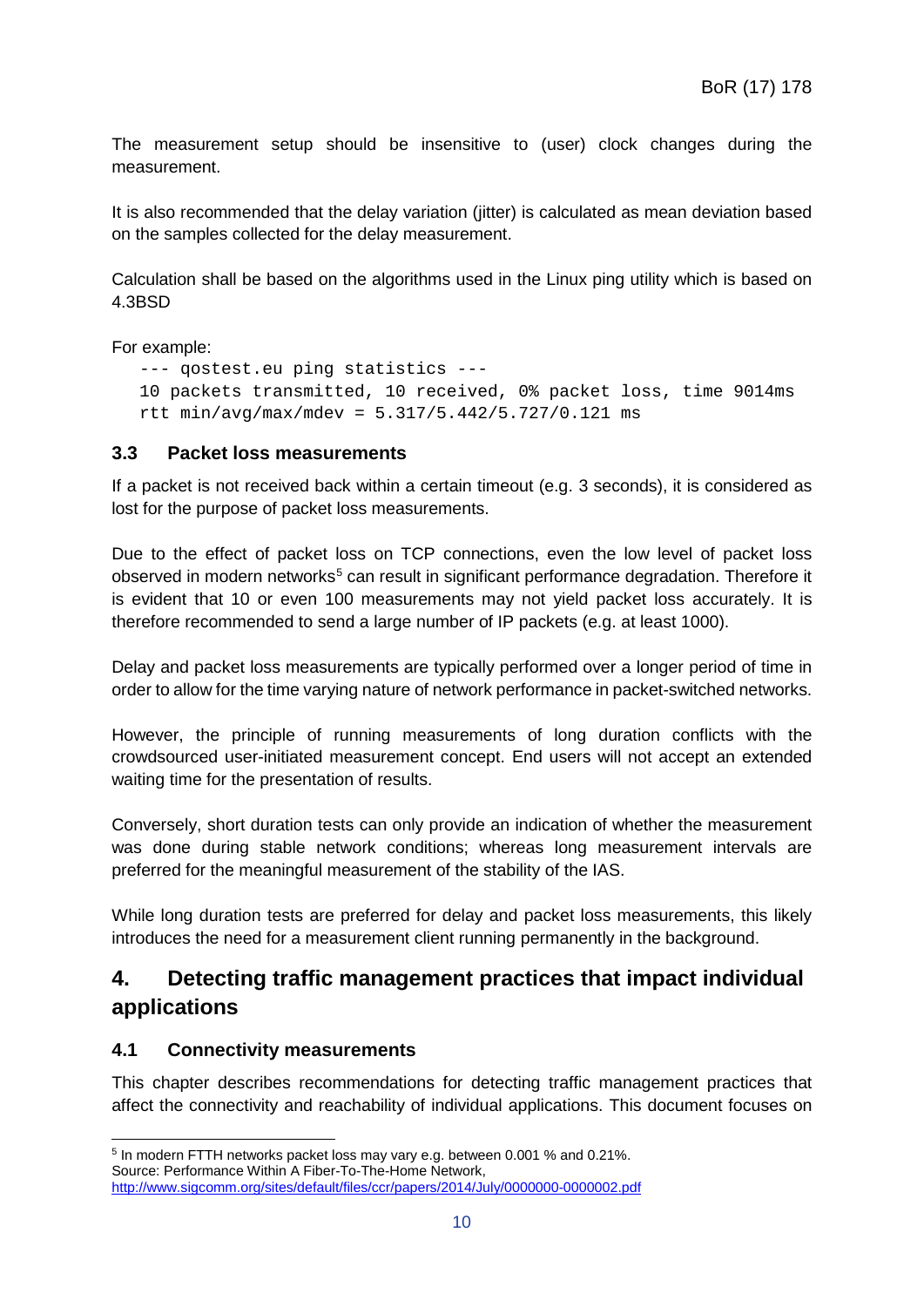measurement methodology and does not give indications which traffic management practices are allowed and which are not. This use case includes the detection of blocked applications and content (e.g. network based content filtering, such as ad-blocking and blocked web content). In addition end users could be restricted from using and providing applications by blocking communication ports, URLs and IP addresses. Many applications can be blocked by blocking the communication port used by the application. Therefore the connectivity measurements described below are an essential part of the net neutrality assessment methodology and should be used according to the need in each national market.

#### *4.1.1 Blocked ports*

Blocked ports can be detected by establishing a connection to the port being tested, using the transport protocol in question. With TCP, a port can normally be considered as being open if communication is possible. Given the connectionless nature of UDP, a measurement system must define a feedback mechanism that tells whether the packet was received.

Measurement tools should be able to test for blocked ports at least over the following:

- IPv4 and IPv6:
- TCP and UDP;
- Uplink (connections from the end user to internet host) and downlink (connections from the internet towards the end user); and
- Any UDP or TCP port number.

It is also worth noting that network address translation (NAT) which might be used by ISPs affects downlink connectivity such that by default all communication ports are blocked in the downlink direction. This must be taken into account when assessing the measurement results.

It is important to take into account that the end user environment (especially firewalls) may also affect the results. However, in the case of crowdsourcing approach it may be possible to compare large number of results from different end users. Setups or disturbances in the end user environment may produce measurement results that incorrectly indicate certain traffic management practices. In case a large number of measurements indicate the same traffic practice, the likelihood that these practices are indeed occurring due to the operator's network setup increases.

### *4.1.2 IP addresses blocking*

The measurement tool must be able to perform this test using both IPv4 and IPv6 protocols. The purpose of this test is to detect if certain IP addresses are blocked. This check is executed by attempting to connect to well-known ports on the address being tested against. Therefore it should first be known that the tested IP address answers requests on a certain port number and the test would most used to check complains. The test methodology is similar to the portoriented connectivity check described in the previous chapter, but in this case the focus is on the specific IP address.

A successful connection to any port (or indeed any response from that address) is not sufficient to detect that the IP address is not blocked, since some ISPs could use middle-boxes to simulate a connection, and even answer on the established connection. Therefore, it is recommended to also send some data and verify the integrity of the received data.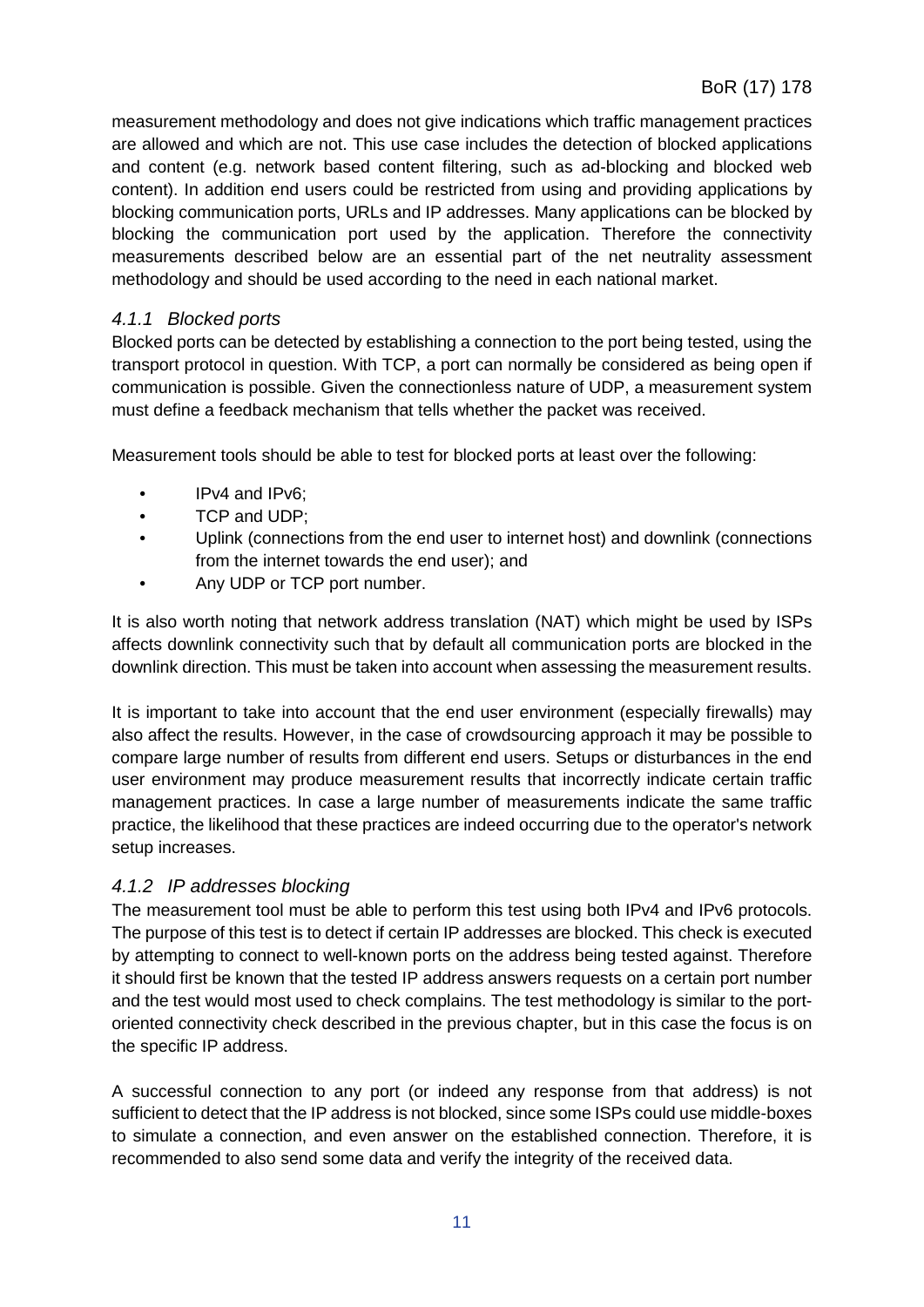If the connection cannot be established or the received data is not as expected, a new measurement should be performed using a VPN to access a proxy server outside ISPs control so that the ISP does not see the real destination address. If the connection via proxy is successful, this can be seen as an indication that something in the ISP network is blocking the IP address.

#### *4.1.3 DNS manipulation*

DNS manipulation refers to a situation where a DNS reply is received (on an A or AAAA request) which falsely indicates that the domain is unknown or where an incorrect IP address is returned. The result of this manipulation is that the client is redirected to a different address.

DNS manipulation can be detected by analysing the responses to DNS requests on known targets (e.g. DNS records of specific domains under the control of the NRA).

Note that end user environment (especially firewalls) may affect the results. However, in the case of a crowdsourcing approach it may be possible to compare thousands of results from different end users and using different DNS resolvers which could solve the problem.

#### *4.1.4 Detection of an HTTP proxy*

An HTTP proxy is a middlebox that is inserted into the path for end users' HTTP connections, which may be used to filter or modify traffic. A HTTP proxy can be transparent or otherwise hidden.

A transparent proxy is a middlebox deployed by the IAS provider which acts as an intermediary between the client and the target web server. Typically, the ISP routes HTTP traffic via the proxy without user action or knowledge.

A transparent HTTP proxy might be detected by checking the HTTP headers for proxy specific content (HTTP\_VIA, VIA, FORWARDED, CLIENT-IP…).

The HTTP (TRACE) request headers could also be checked for modification between the client and the server and if the intercepting proxy does a DNS lookup on a fake host header.<sup>[6](#page-12-1)</sup> A hidden proxy could be detected by a cache test<sup>[7](#page-12-2)</sup>.

Some HTTP proxies can be detected by connecting to a target domain and checking that the web resource is available and verifying that the content is identical to the content received over a proxy outside the ISPs control<sup>[8](#page-12-3)</sup>.

Finally, it may be possible to detect a HTTP proxy by inspecting properties of the sent traffic (e.g. TTL-flag of the IP packet).

#### <span id="page-12-0"></span>**4.2 Detecting practices that impact QoS of individual applications**

The purpose of these measurements is both to suggest other indicators of performance closer to the user experience, which could give to the consumer some easily understandable criteria to help him to take enlightened decisions, and to detect the prioritisation and/or throttling of

<span id="page-12-1"></span> <sup>6</sup> ProxyDetect:<https://github.com/cyberisltd/ProxyDetect/blob/master/proxydetect.pl>

<span id="page-12-2"></span><sup>&</sup>lt;sup>7</sup> For an example how this could be done, see[: www.lagado.com/tools/cache-test](http://www.lagado.com/tools/cache-test)

<span id="page-12-3"></span><sup>&</sup>lt;sup>8</sup> For an example how this could be done, see[: https://ooni.torproject.org/nettest/http-requests/](https://ooni.torproject.org/nettest/http-requests/)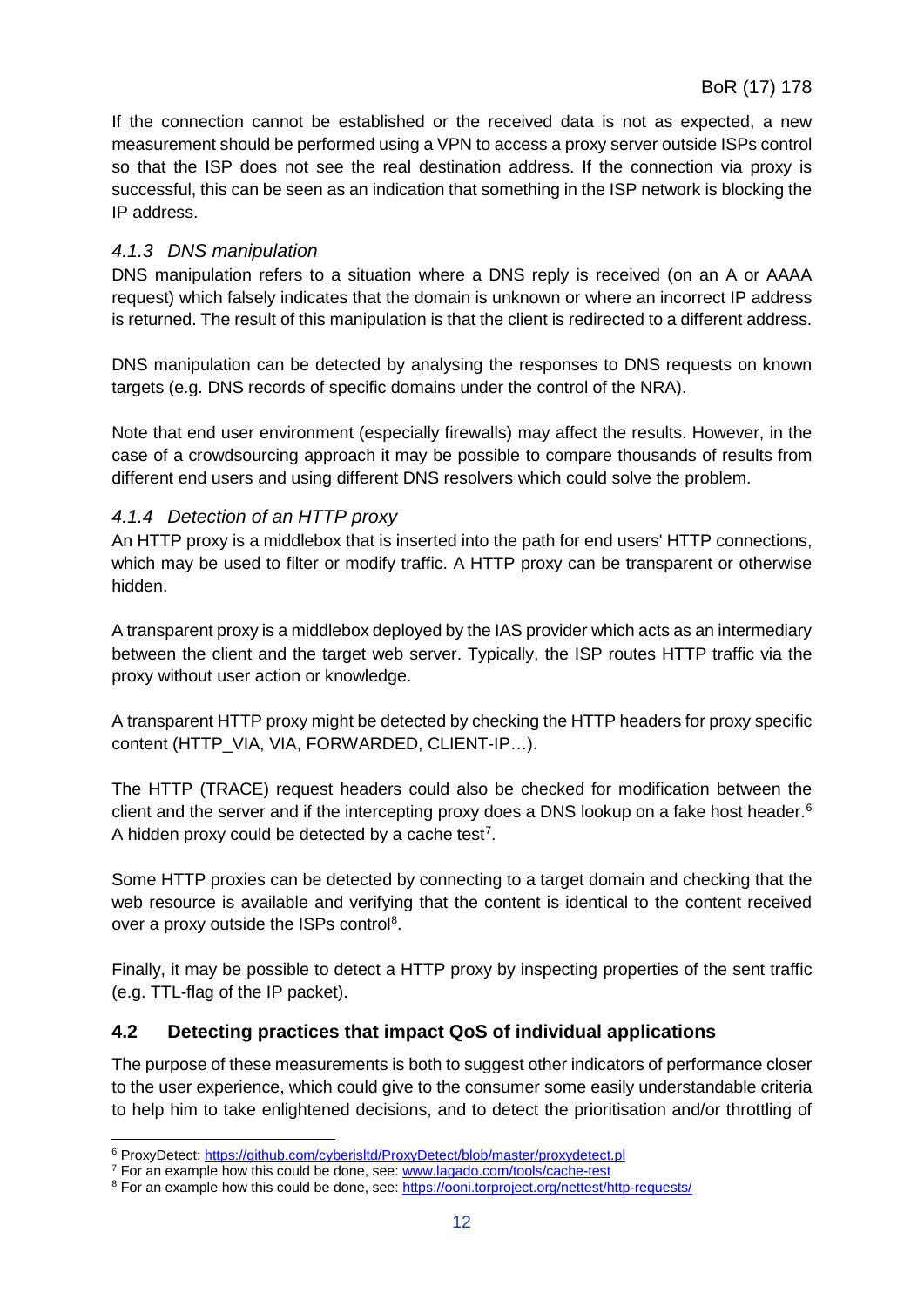specific applications. These traffic management practices may be detected by measuring some of the KPIs described below and comparing the results based on the following variations:

- Comparison of the same KPIs related to similar applications for the same IAS subscription,
- Comparison of the KPIs for the same application using an equivalent subscription from another IAS provider, and/or
- Comparison of the KPIs for the same application and the same IAS subscription but using a VPN (see section 6.4).

These measurements can be performed on a regular basis for selected applications, websites or platforms or in targeted situations as needed.

#### *4.2.1 Web browsing*

In order to assess web browsing quality of service, the time (in seconds) needed to load a web page for the first time could be a good indicator. A first loading experience can be simulated by the measurement tools e.g. by forcing local cache clearance or to configure the web server appropriately.

One option can be to use a normalised reference page (e.g. ETSI (mobile) Kepler page)<sup>[9](#page-13-0)</sup> from a dedicated web server. This avoids bias by fixing the page size and associated page elements, and removes the dependency on the performance of a web server on the open internet. A second approach consists of measuring the time taken to reach the HTML and referenced resources from a page of a real website. The panel of chosen websites can include popular websites, government website, etc.

A significant increase of the time needed to load the web page can be an indication of throttling or de-prioritisation.

#### *4.2.2 Video streaming*

In order to assess video streaming QoS, two options could be considered:

- To simulate a data stream comparable to a normal video streaming session on which standard measurements of IAS quality can be carried out (bitrate, latency, etc.).
- To launch a video streaming session on an existing public streaming platform.

Several characteristics related to the video streaming quality can be measured:

- The negotiating time used for exchange of setup information for the streaming session between the request and the beginning of the flow;
- The number of breaks number of cuts that require a renegotiation; and
- The duration of the cuts accumulated durations of the cuts that occurred during one streaming session.
- In the case of live streaming quality, the delay introduced by encoding the live stream.

It is also possible to measure video streaming QoS by measuring the video streaming bitrate instead of measuring impacts such as decreased video quality, increased negotiation time and

<span id="page-13-0"></span> <sup>9</sup> ETSI Kepler,<https://docbox.etsi.org/STQ%2FOpen%2FKepler>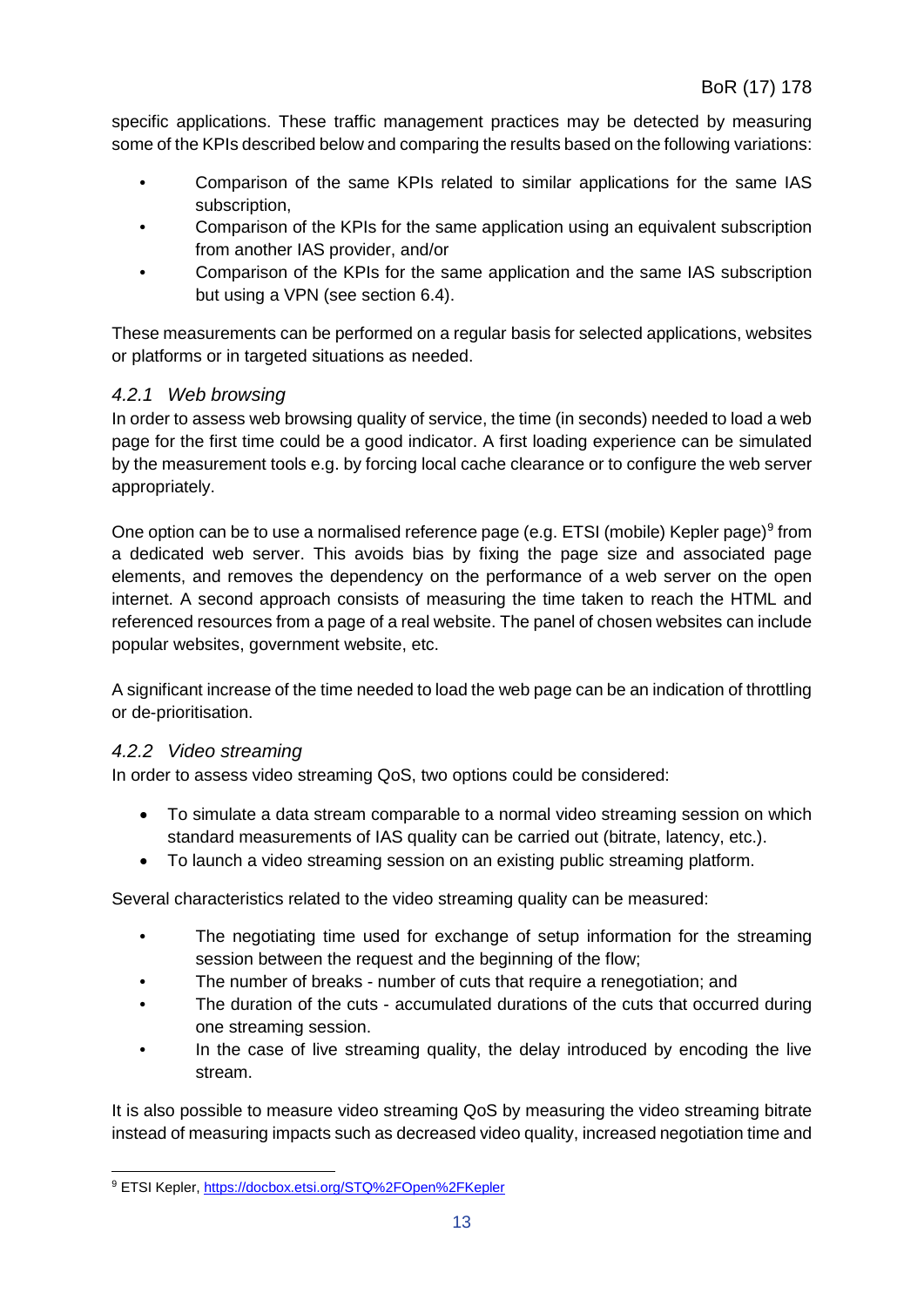the number and duration of cuts. This bitrate can be compared to the IAS speed measurement results, while taking into account that bitrate can also be influenced by player capabilities and requirements. Thus the use of adaptive bitrate in video streaming in some terminals may show lower bitrates, regardless of the performance of the network itself.

One possible implementation may consist in launching a video that is longer than a defined minimum length (e.g. 20 seconds) with an encoded bitrate set to the maximum available value. If there is a break, the test is repeated with a lower bitrate. The test is repeated at decreasing bitrates until there is no break during the playback. The highest bit rate at which the playback is successful is then considered to be an indicator of video streaming quality of service. Such a test should be repeated to get more accurate results.

By using a real video streaming platform, it can be difficult to differentiate between video site performance and ISP performance as some video sites might use different streaming servers for different ISPs. Nonetheless, the simulation of a transport-channel is less representative to the end-user experience and may be difficult to implement.

#### *4.2.3 Other use cases*

Other use cases could be the subject of future study, following similar methodologies to those described previously. Such candidate use cases include Voice over IP (VoIP), audio streaming or peer-to-peer file sharing and any other future applications not yet released.

# <span id="page-14-0"></span>**5. End user dependent factors that may impact the measurement results**

This chapter describes recommendations for NRAs on identifying the end user environment factors which may affect measurement results and in some cases, minimising impacts to the measurement results.

#### <span id="page-14-1"></span>**5.1 End user initiated measurements**

The main challenge for this type of measurement is the potential impact of the end user environment on the measurement results. Some end users might not be aware of the potentially negative influence of their own terminal equipment and home network but assume that all issues are on the access service or content provider's side.

Based on this, it is important that end users are informed of how to properly set up their terminal equipment to minimise error. It is also crucial to inform the end user that conducting multiple QoS measurements will provide a more representative view of IAS performance, and better analysis and assessment of measurement results.

Moreover, in order to ensure that measurement results are accurate, a measurement server must protect itself against overload, to prevent a case where too many simultaneous measurement sessions cause interference. Therefore any measurement server must implement access control and queueing such that excessive measurement requests are responded to with a temporary delay, resulting in clients waiting until the measurement server is ready.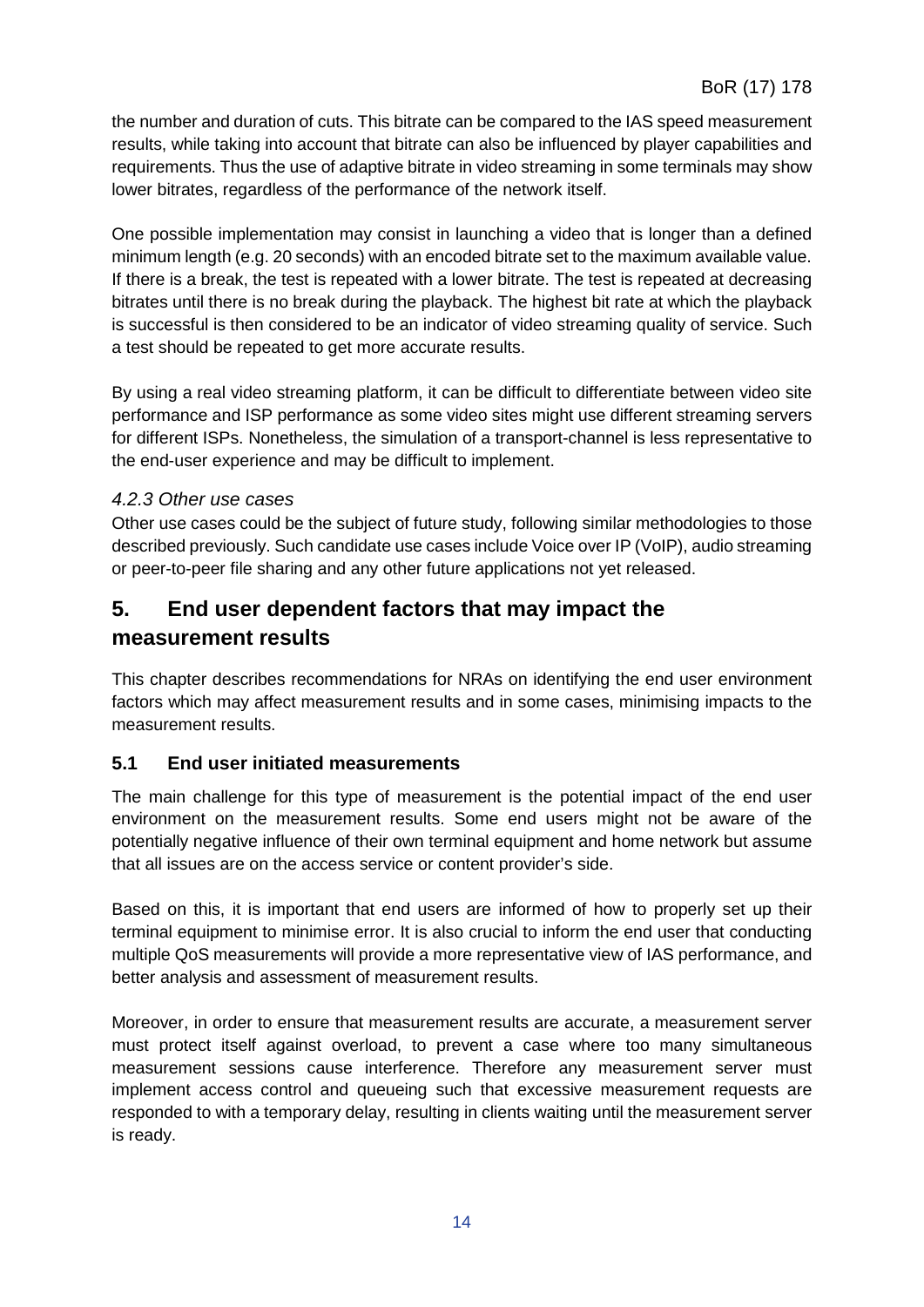#### <span id="page-15-0"></span>**5.2 End user environment**

The end user environment consists of many elements, some of which could limit IAS performance. These limiting factors are listed and described below in two separate subsections differentiating between fixed and mobile environments.

It is recommended that, when available, the measurement client retrieves the required data from the local hardware and operating system (computer and modem router) and from the IAS provider both before and while running measurements.

A prerequisite of such data collection is the informed consent of the user, which should be required by the measurement client before measurement commencement.

#### *5.2.1 Fixed environment*

The following sections outline the main issues which might prevent an accurate performance measurement, so these issues should be taken into account when assessing measurement results in fixed environments.

#### Performance of the modem router

If the performance of the modem and home network used to connect to the internet is not able to deliver at least the contractual bandwidth, the measured performance may not accurately reflect the IAS performance, It should be noted that in some cases the modem is not provided by the IAS provider, so any performance gap may not be their responsibility.

#### Type of the link

If the measurements are not carried out through a wired connection (via the model/router's Ethernet port) but through another link type that might add extra delay, packet loss or bandwidth reduction (e.g. Wi-Fi, powerline or wireless repeater), the measured performance may not correspond to the IAS performance.

#### Performance of the computer (CPU and RAM load)

If the load upon the computer in terms of RAM and/or CPU utilisation is too high, the measured performance may not correspond to the IAS performance. This may happen when certain software or applications are not closed down before starting the measurements.

#### Version of the computer operating system

Outdated operating systems might not include the latest performance tuning patches, and the increased likelihood of automatic updates being downloaded could slow down the transmission rate.

#### Simultaneous usage of other software like antivirus and firewalls

If background software like virtual private network (VPN), anti-virus, content based filtering (e.g. parental control), firewall and/or any local DNS manipulation is active when running the measurement tasks, the measurement results may not correspond the IAS performance. This is particularly important in detecting traffic management practices that impact individual applications.

Cross traffic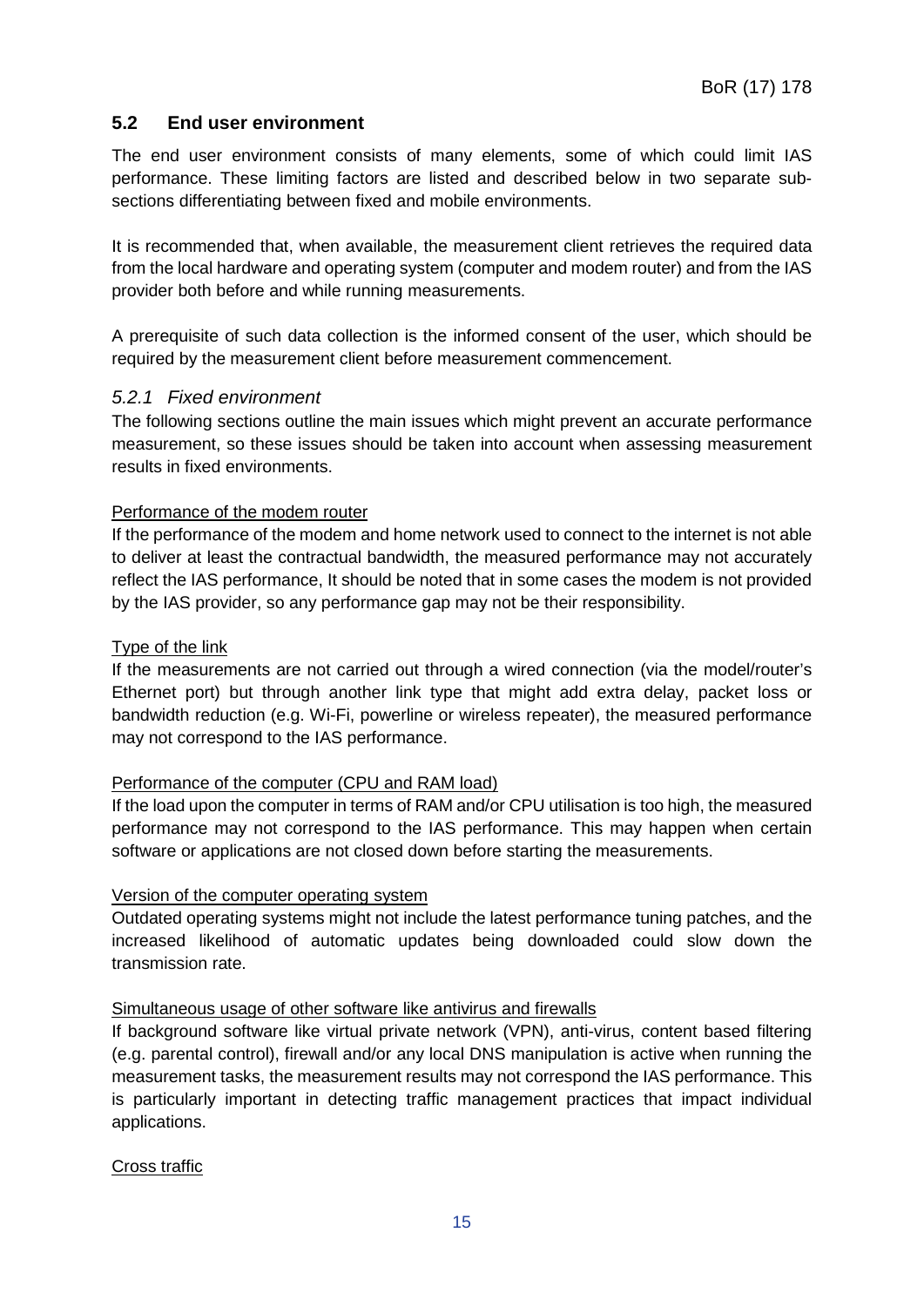If cross traffic generated in parallel with the traffic of the measurement client, such as download/upload of data, music streaming, IPTV and videoconferencing, then the measured performance may not correspond the IAS performance, and this should be taken into account when assessing the measurement results. Also traffic generated by software updates running on background may impact the measurement results.

The cross traffic may be generated by the same computer that is running the measurement client or other network nodes.

#### *5.2.2 Mobile environment*

As above, the following sections outline the main issues which might prevent an accurate performance measurement, so these issues should be taken into account when assessing measurement results.

#### Performance of handset model

The performance of the handset model involved in the measurements can affect the measurement quality. Different devices perform differently. Therefore care should be taken not to blend data from different devices in mobile environments.

#### The radio connection quality

The available speed depends on the quality of the radio conditions. Therefore it is important to retrieve and store the information on the radio conditions which prevailed during the measurement. The available radio parameters vary between different mobile network technologies and operating systems. Therefore it is recommended to retrieve available parameters, provided by the mobile handset, e.g.: RSSI, RSCP, ASU, BER, CQI, RSSNR, Ec/No.

#### Limitations arising from the subscription

It is important to recognise when the speed is limited by maximum speed of the subscription rather than the network performance. The network may for example be technically able to deliver a bit rate higher than the purchased subscription, and it's also possible that the speed is throttled to a very low value after reaching the end user's data cap.

#### Version of the mobile equipment operating system

This item is covered in the fixed environment section above.

#### Cross traffic

This item is covered in the fixed environment section above.

#### <span id="page-16-0"></span>**5.3 Hardware and software information retrieval methods**

The aim of this section is to discuss approaches for the measurement client to gather as much reliable information as possible about the presence of factors in the end user environment which might affect measurement results. Note that standalone software/applications are best placed to be able to perform this metadata retrieval functions e.g. apps provided for mobile terminals.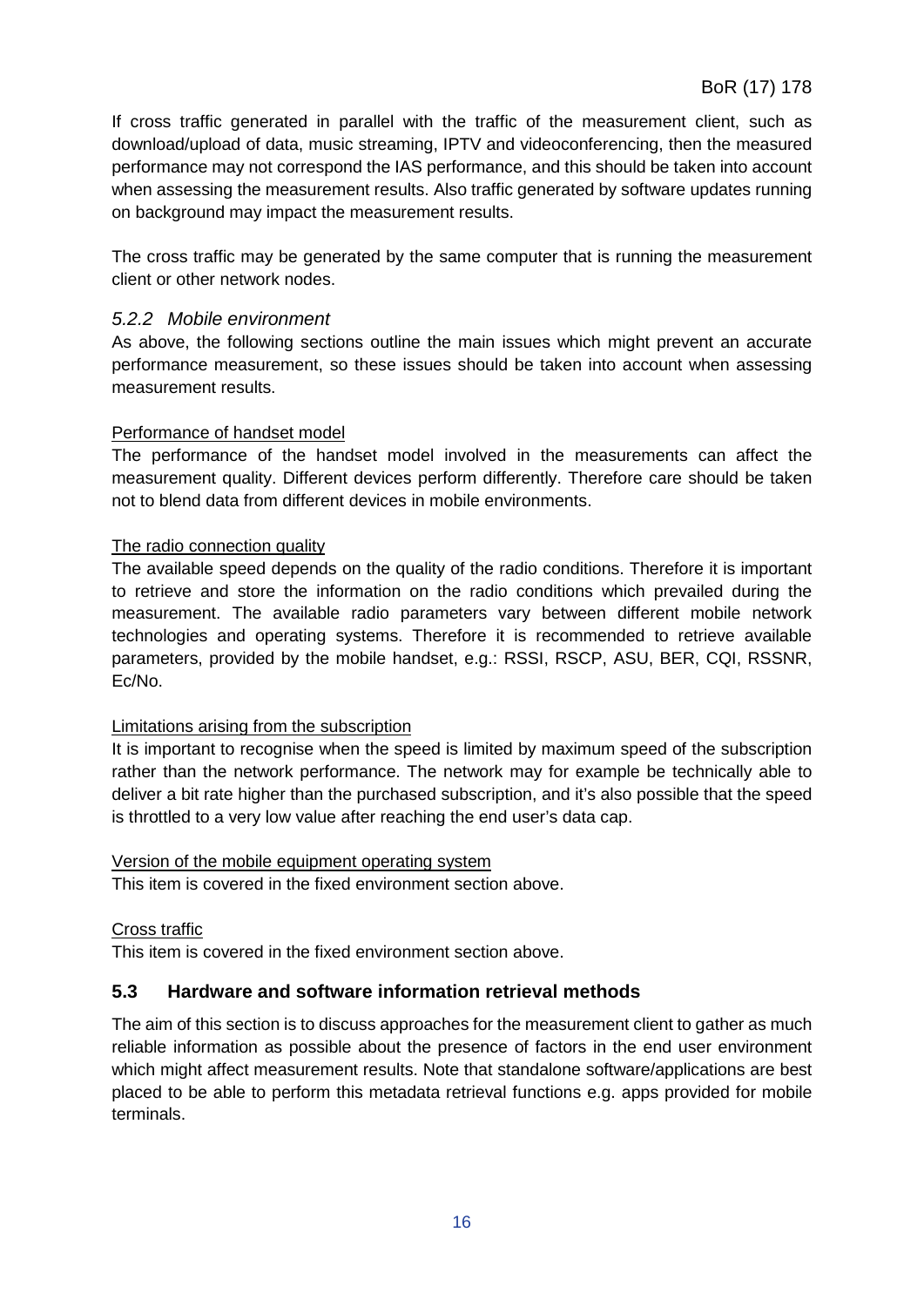Hardware remote management protocols like TR-064<sup>10</sup>can be used to discover modem router specifications and status and the subscription information the ISP might have provisioned to the modem.

Application programming interfaces (APIs) which are developed and distributed by different software manufacturers (Java<sup>11</sup>, Microsoft<sup>12</sup>, Google<sup>13</sup>, Apple<sup>14</sup>...) should be used for programming measurement clients in order to retrieve the metadata. It is worth mentioning that different operating systems may give measurement clients different access for end user environment based factors.

When collecting this information, the applicable privacy rules must also be taken into account. Certain information may constitute personal data as defined in Regulation (EU) 2016/679 and the consent of the end user is required.

#### <span id="page-17-0"></span>**5.4 Measurements data filtering**

NRAs should retrieve and store all relevant measurement results and available associated environmental information to enable analysis of the effect of end user environmental factors upon the measurement results, to allow a better assessment of results.

The assessment of the measurement results is further discussed in Chapter 6.

## <span id="page-17-1"></span>**6. Measurement results assessment**

This chapter provides recommendations for validation of the collected measurement results. This chapter also provides recommendations on how the speed measurement results should be assessed in comparison to the contractual speed values for end users. Guidance is also given on the number and distribution of the individual measurements.

Finally, the topic of data aggregation for market level assessment purposes is discussed and guidance on monitoring the general IAS quality (IAS as a whole and effect of specialised services on IAS) as well as individual applications using IAS is provided.

In assessing cross-border measurements it is important to understand how the server location can impact the measurement results. It is evident that delay increases with the number of network hops, and that connectivity may be affected by crossing multiple network borders. Ultimately the measured quality is dependent on transmission delay, all the links between the measurement client and server and also the measurement server's capacity. While these factors should always be taken into account, this is particularly the case when performing cross-border measurements.

 <sup>10</sup> <https://www.broadband-forum.org/standards-and-software/technical-specifications/technical-reports>

<span id="page-17-3"></span><span id="page-17-2"></span><sup>11</sup> <https://docs.oracle.com/javase/8/docs/api/>

<sup>12</sup> [https://msdn.microsoft.com/en-us/library/windows/desktop/ff818516\(v=vs.85\).aspx](https://msdn.microsoft.com/en-us/library/windows/desktop/ff818516(v=vs.85).aspx)

<span id="page-17-5"></span><span id="page-17-4"></span><sup>13</sup> <https://developer.android.com/reference/android/telephony/TelephonyManager.html> <https://developer.android.com/training/basics/network-ops/managing.html> <https://developer.android.com/reference/android/net/ConnectivityManager.html>

<span id="page-17-6"></span><sup>14</sup> <https://developer.apple.com/library/content/referencelibrary/GettingStarted/DevelopiOSAppsSwift/>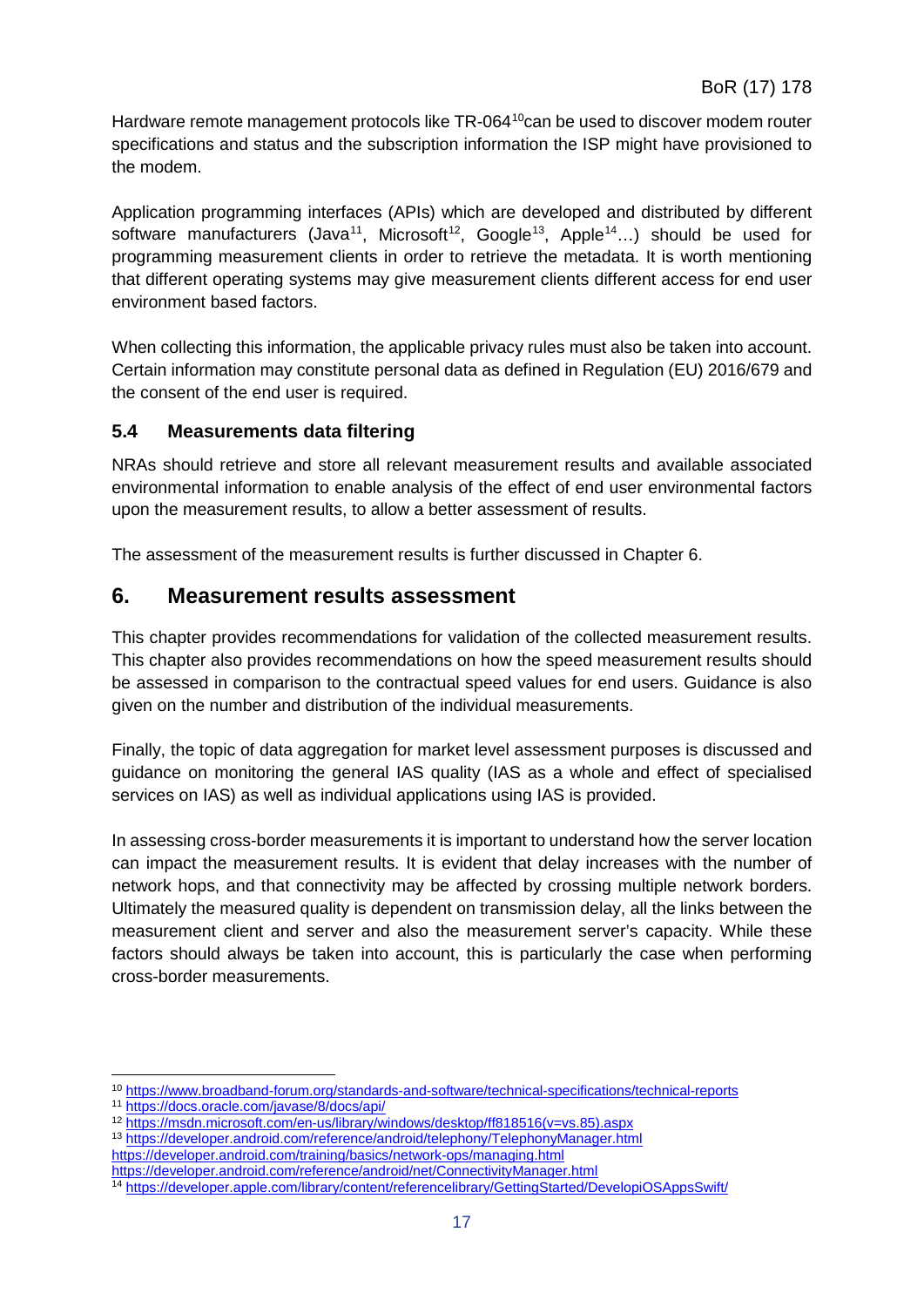### <span id="page-18-0"></span>**6.1 Data validation**

The measurement tool generates a data set for each measurement period that is stored in a database. Depending on the kind of measurement approach chosen, the data validation is likely to be complex and extensive. There are two basic measurement approaches:

- a) Measurement campaigns using measurement systems with dedicated clients and servers in a controlled environment or
- b) Crowdsourced measurement campaigns relying on end user initiated measurements using end user equipment.

For the measurement approach based on dedicated clients and servers, simple plausibility checks like time stamps matching the measurement schedule, correct client identification etc. are sufficient, since client and server use dedicated hardware correctly attached to the IAS with software properly installed.

For crowdsourced measurement approaches, more extensive steps should to be taken since the conditions at the client side are not predetermined, i.e. it is unknown whether the client environment fulfils the requirements for an accurate measurement. To some extent this can be cross-checked by the use of metadata (see section 5.2). Also crowdsourced measurements often involve information provided by the end user about the IAS offer being measured, geolocation etc. This information should be validated where possible.

The validation process of end user provided information is a multi-step process, starting with the removal of implausible data. Verifying internet service provider identification, such as rejection of providers which are not relevant for the measurement campaign.

Cross-checking for the correct measurement set-up is done by the use of metadata as described above. Depending on the end user environment requirements, certain metadata should be collected together with each measurement result. Such records could include terminal equipment connection (e.g. Ethernet, Wi-Fi), type of terminal used, status of terminal equipment (e.g. processor load, cross-traffic, parallel active applications), network environment (firewall) or kind of access technology of IAS (e.g. identifying modem type) etc. as described in section 5.2. [15](#page-18-2)

#### <span id="page-18-1"></span>**6.2 Speed assessment for end users**

According to the Regulation ISPs must declare the minimum, normally available, maximum and advertised download and upload speed in their fixed network contracts. For mobile network subscriptions ISPs must declare estimated maximum and advertised download and upload speeds.

#### *6.2.1 Minimum speed*

The minimum speed is the lowest speed that the ISP providing fixed network IAS undertakes to deliver to the end user, according to the contract. The actual speed should not be lower than the minimum speed, except in cases of interruption of the IAS.

<span id="page-18-2"></span><sup>&</sup>lt;sup>15</sup> When collecting and processing information, the applicable privacy aspects rules must be taken into account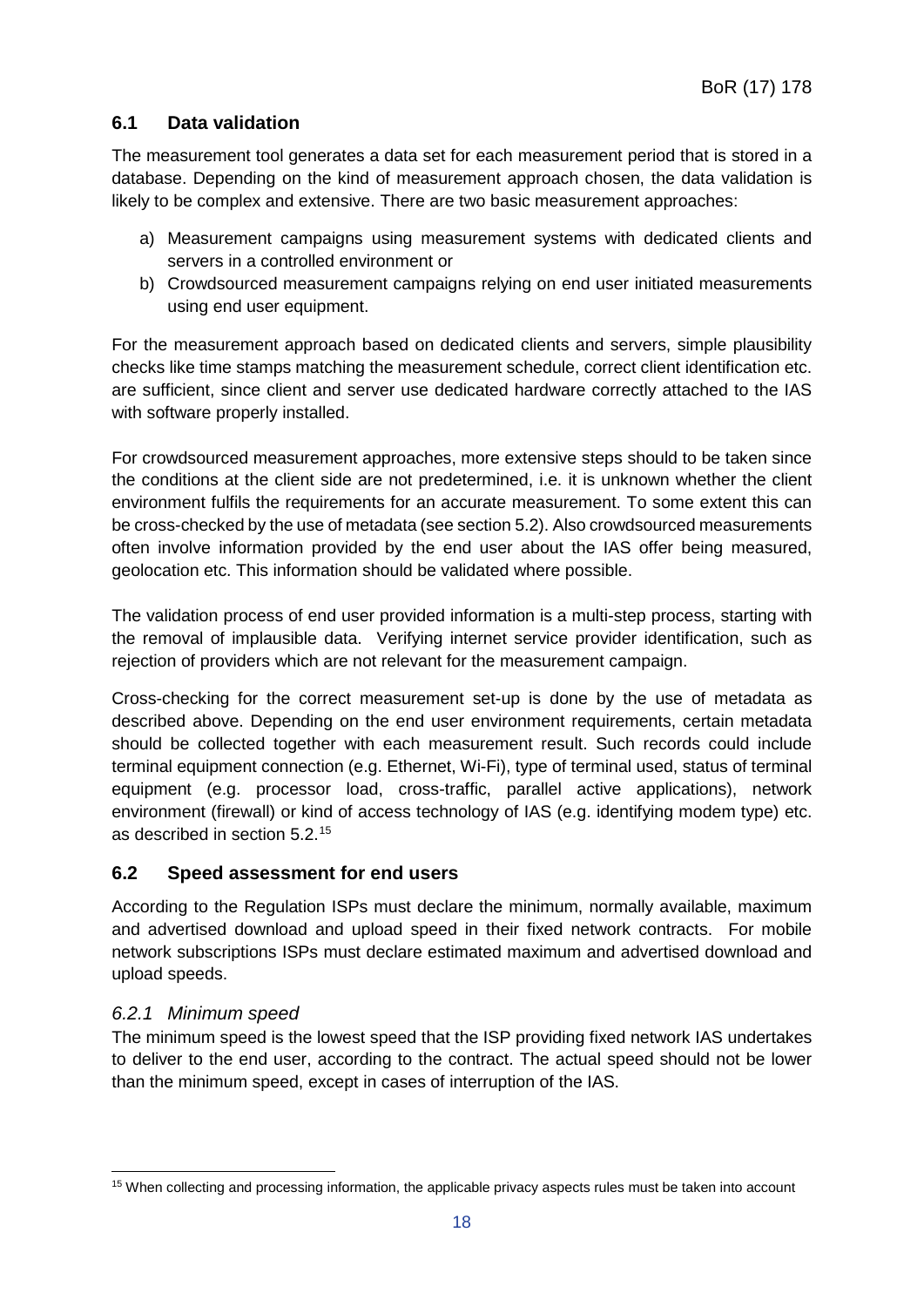The minimum speed value defined in the contract should be compared individually for results of each measurement calculated as described in section 3.1.

The minimum speed requirements and recommendations apply for fixed networks only.

#### *6.2.2 Maximum speed and estimated maximum speed*

According to the BEREC NN guidelines the maximum speed is the speed that an end user could expect to receive at least some of the time (e.g. at least once a day).

The maximum speed value in fixed networks defined in contract should be compared individually for results of each measurement result calculated as described in section 3.1. It is important to compare the maximum speed value against a measurement result and not individual samples within the measurement task or within multiple measurement tasks.

The estimated maximum speed represents an indication of the speed to be expected when using the IAS within the area of coverage of the provider's mobile network. This includes also various use conditions like ideal free-field conditions, in house, in motion etc. Thus verification of the contracted maximum estimated speed cannot be done by single (sporadic) measurements. NRAs may elect to use crowdsourced data and/or drive tests for this purpose.

This recommendation applies for both fixed (maximum speed) and mobile IAS (estimated maximum speed). Note that this recommendation does not specify how often or how many times the measured speed must reach the maximum contractual speed value to confirm that the delivered speed fulfils the contractual promise.

#### *6.2.3 Normally available speed*

According to the recitals of the Regulation the normally available speed is understood to be the speed that an end user could expect to receive most of the time when accessing the fixed Internet access service. BEREC considers that the normally available speed has two dimensions: the numerical value of the speed and the availability (as a percentage) of the speed during a specified period, such as peak hours or the whole day.

According to the BEREC NN guidelines the normally available speed should be available during the specified daily period. For example an NRA may set a requirement that the normally available speed should be available at least during off-peak hours and 90% of time over peak hours, or 95% over the whole day.

The normally available speed should be calculated based on measurement results as described in section 3.1.

#### *6.2.4 Advertised speed*

According to the BEREC NN guidelines the advertised speed for a mobile IAS offer should reflect the speed that the ISP is realistically able to deliver to end users.

NRAs could set requirements in accordance with Article 5(1) on how speeds defined in the contract relate to advertised speeds, for example that the advertised speed should not exceed the maximum speed defined in the contract.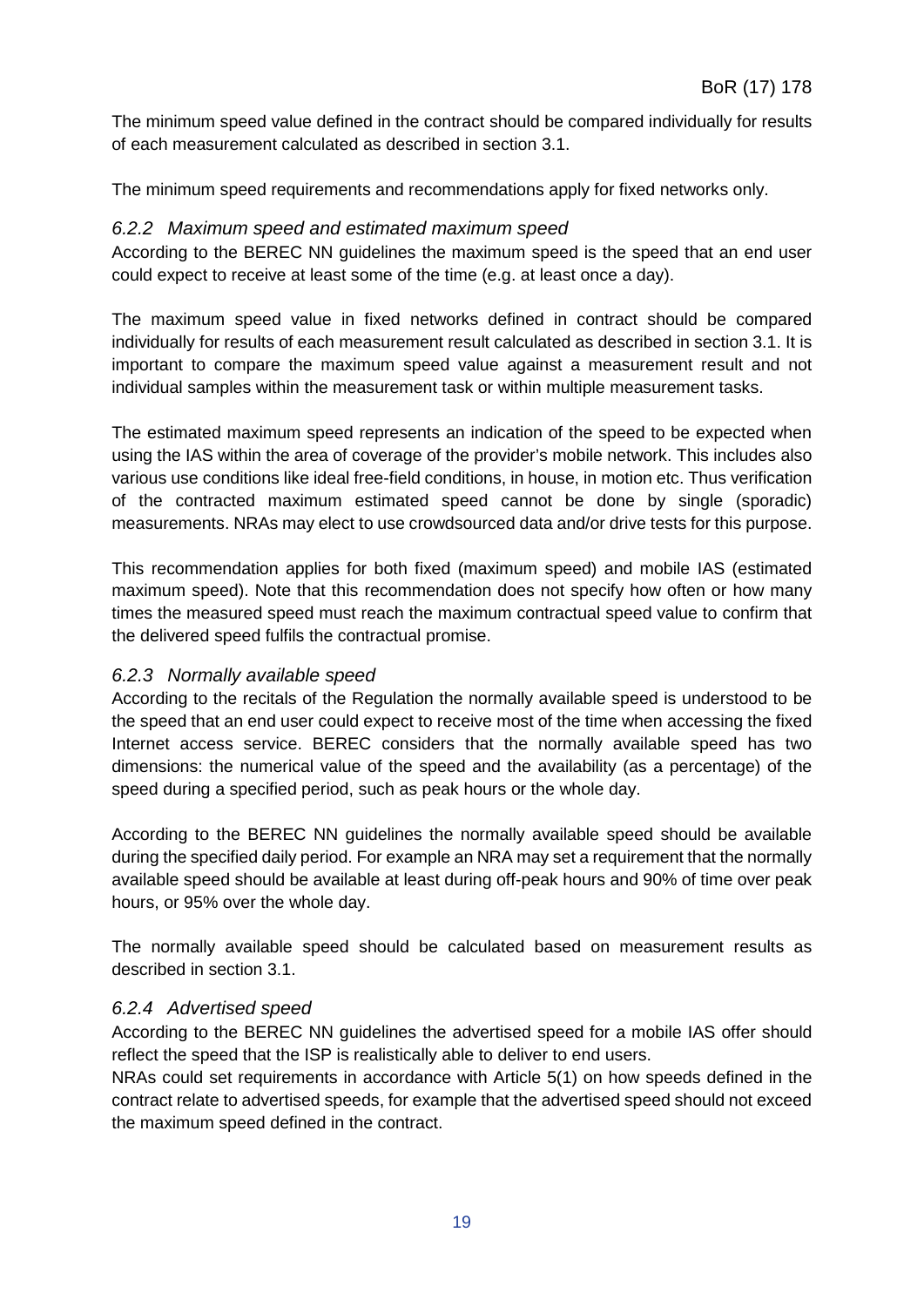Whether the advertised speed is realistically reachable for mobile IAS or not should be evaluated on market level rather than individually for each end user.

#### <span id="page-20-0"></span>**6.3 Market level aggregation**

After the measurement data is processed, the results can be aggregated. At the market level, the measurement results are summarised into aggregated values for different categories such as IAS offers, ISPs, geographical area or similar.

Aggregated results of IAS performance at the market level may be used for regulatory supervision, including monitoring of the general IAS quality.

The market level data can also be used for transparency purposes by publishing statistics, as well as interactive maps showing fixed IAS performance or mobile IAS performance in a geographic area

General considerations regarding how to collect measurement data by the use of crowdsourced measurement approaches, and discussion of advantages and disadvantages of this approach, is provided in BEREC Report on Monitoring QoS of Internet access services in the context of net neutrality, see chapter 4.5.2 [4].

#### *6.3.1 Monitoring the general IAS quality*

The performance of an IAS as a whole consists of packet transfer performance (see chapter 3). The KPIs referred to in section 4.2 can also give indications about a poor quality of the whole IAS.

Ideally, monitoring general IAS quality requires the permanent and continuous collection of measurement results. Data which has been generated by crowdsourced measurement tools and aggregated according to 6.3 should be processed and evaluated on a regular basis to enable the monitoring of general IAS quality, ref. Article 5(1). It is also possible to run specific measurement campaigns as required.

The market level aggregated measurement data could be used to monitor that the average available quality, e.g. speed, delay and packet loss of IAS improves over time. In addition it is important to assess whether an ISP e.g. treats individual applications differently (see section 6.4).

#### *6.3.2 Effect of specialised services on IAS*

According to the Regulation specialised services (SpS) shall not be provided to the detriment of the availability or general quality of internet access services for end users. Therefore the task for NRAs is to check that specialised services are not provided at the expense of IAS.

According to the BEREC NN guidelines there are multiple approaches as to how NRAs can supervise this, NRAs could for example:

- Request information from ISPs regarding how sufficient capacity is ensured and at which scale the service is offered (e.g. networks, coverage and end users),
- Assess how ISPs have calculated the additional capacity required for their specialised services and how they have ensured that network elements and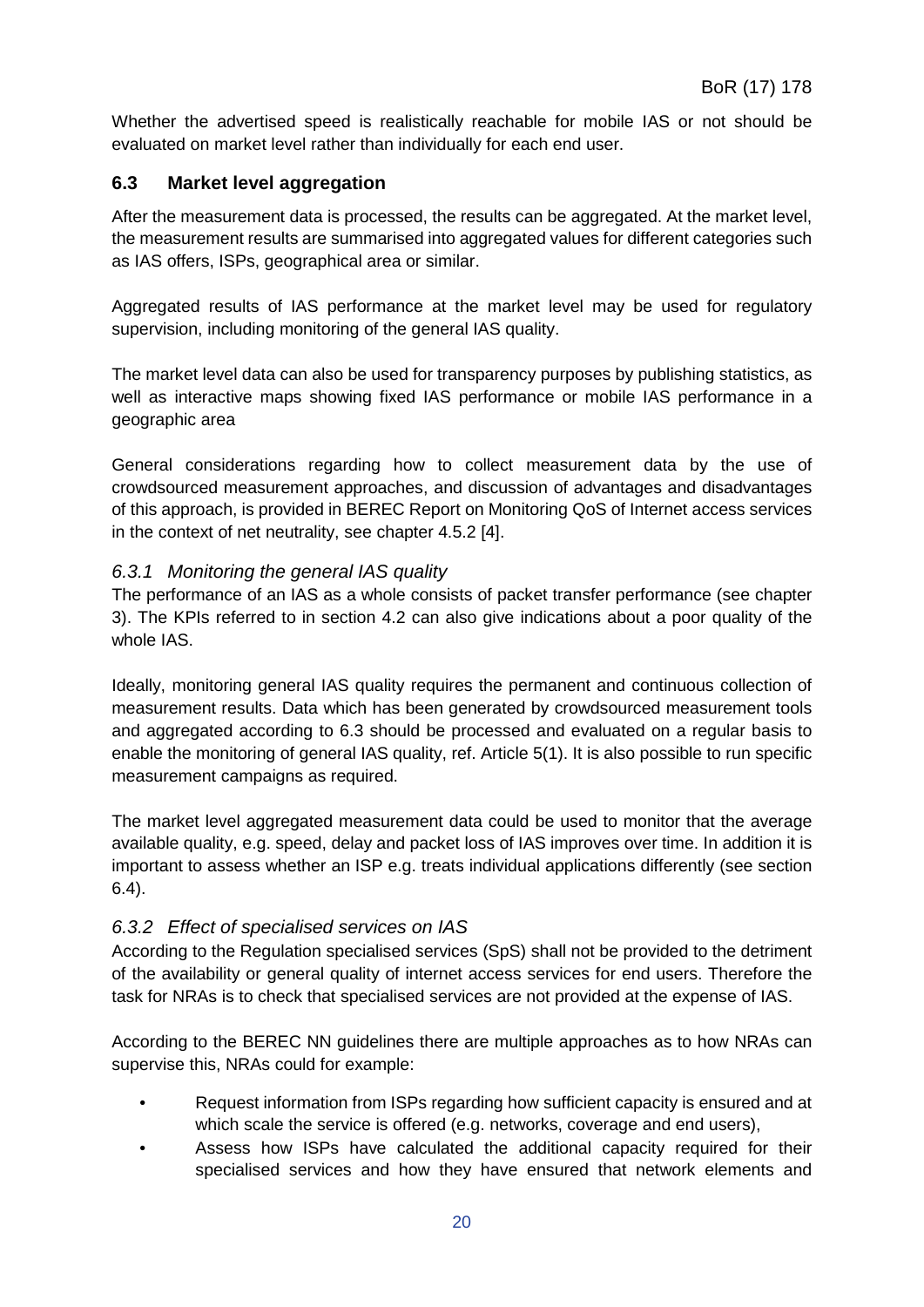connections have sufficient capacity available to provide specialised services in addition to any IAS provided.

• Perform measurements of the IAS

An NRA could assess the aggregated IAS QoS measurement results before and after the introduction of a certain specialised service. If the measured speed values are in general lower after the SpS introduction, this could be seen as an indication that the SpS is provided at the expense of IAS. The NRAs may monitor this e.g. by following the trend how the average speed measurement results for each ISP are evolving. When the introduction of a SpS affects the general quality of IAS, this could be visible also from general IAS performance results.

Another, more direct approach requires the NRA to take into account the network topography supporting the IAS. In this scenario the performance of the IAS is measured while a nearby end-user is using a specialised service and again at a time when no specialised service is being used.

The following is an illustrative example where we consider two consumers on a fixed line IAS:

- Neighbour A: Is an IAS user without specialised services
- Neighbour B: Is a user of both IAS and an IPTV specialised service

It is assumed that both Neighbours are on the same access network segment and/or IP traffic for both neighbours shares a path to the network edge (E.g. shared backhaul, shared DSLAM/CMTS).

In order to detect whether Neighbour B's usage of specialised services is affecting neighbour A's IAS, it is recommended that the throughput of the IAS delivered to Neighbour A is measured before Neighbour B commences an IPTV session. This throughput can be measured again later when Neighbour B is using the IPTV service.

The results can be compared to verify that the use of a specialised service does not impact upon the IAS of other users.

#### <span id="page-21-0"></span>**6.4 Individual applications using IAS**

Measurements of the performance of individual applications (see Chapter 4) may show whether blocking or any kind of prioritisation or throttling of specific applications is applied to an IAS offer.

Some of these traffic management practices may only be detectable when the network is congested which will require distributed measurements over time in various network segments.

Tools for detecting traffic management practices are likely to provide an indication of the presence of such a practice rather than a clear result. For example, when differences are observed in the calculated weight of a web page (number of bits that are transmitted during the page load) that has been loaded in similar conditions between different ISPs, it could be an indicator to detect blocking of a part of a web site (e.g. ads) or data compression.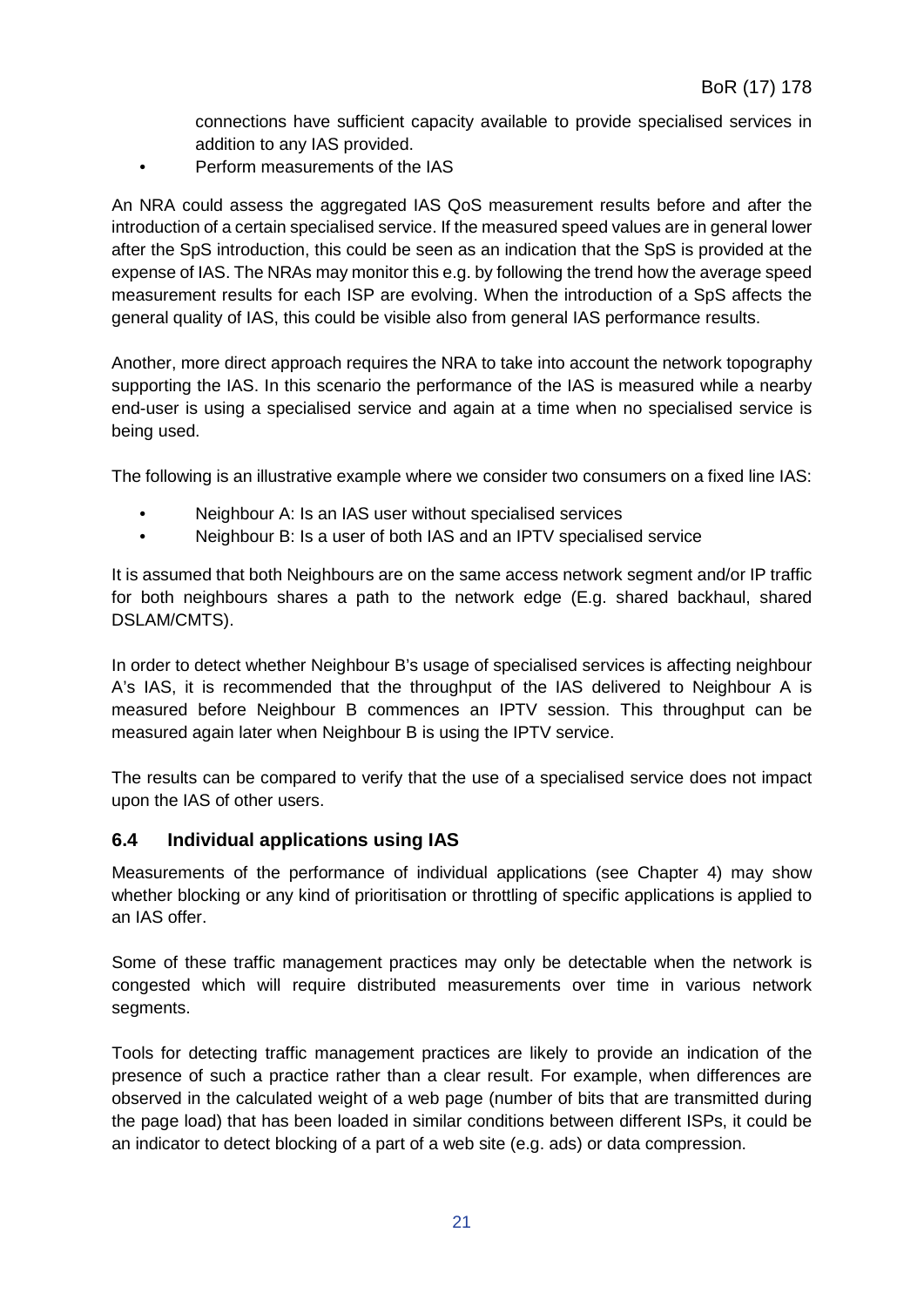When differences are observed for an ISP over time or between different ISPs and while these differences do not match with the overall development of internet access service quality the ISP is offering, it could be an indication that some traffic management practices are applied. For example, the streaming platform can be throttled or prioritised. It could also be useful to have screenshots or records from the measurement tool of the tested videos to assess whether or not there is a difference of quality that could be due to compression for example.

Another way of detecting traffic management practices could be to compare the measurement results related to a specific ISP both with and without a VPN. The key idea is to use a VPN proxy located near the IAS provider's network edge to record and replay the network traffic generated by arbitrary applications, and compare it with the network behaviour when replaying this traffic outside of an encrypted tunnel. If there are significant and recurring discrepancies, it could be a strong indication that there may be impact from traffic management.

Most of the time, a measurement at the application level can only detect the presence of an inadmissible traffic management but not the cause or responsible network segment.

# <span id="page-22-0"></span>**7. Certified monitoring mechanism**

According to the Regulation ISPs must describe the minimum, normally available, maximum and advertised download and upload speed in their fixed network contracts. For mobile network subscriptions ISPs must describe estimated maximum and advertised download and upload speeds.

The Regulation 2015/2120 [1] defines that an end user may use a monitoring mechanism certified by the NRA to check that the actual performance meets what has been specified in the contract. This measurement information can be used for triggering the remedies available to the consumer in accordance with national law.

This entails a decision on whether the subscription meets the different speed values defined in the contract and whether there is a significant discrepancy, continuous or regularly recurring. Note that in some Member States the NRA may not be competent to resolve disputes between consumers and undertakings providing electronic communications services, including deciding on whether there is significant discrepancy, and such decisions may be made by a different authority or body.

To be able to issue a declaration that there either is no significant discrepancy between actual and indicated performance or that there is such a discrepancy empowering the user with the right to trigger "the remedies available to the consumer in accordance with national law", a number of conditions should be satisfied from a regulatory point of view for giving legal value to this "evidence". The final ruling over which "evidence" is sufficient for triggering legal consequences however is still subject to court rulings. Therefore, decisions of NRAs should be made transparently; all measurement data should be available for further legal considerations of the respective court.

The Regulation does not require Member States or an NRA to establish or certify a monitoring mechanism. Therefore it is worth noting that a certified monitoring mechanism may be available only in some member states. The Regulation does not define how the certification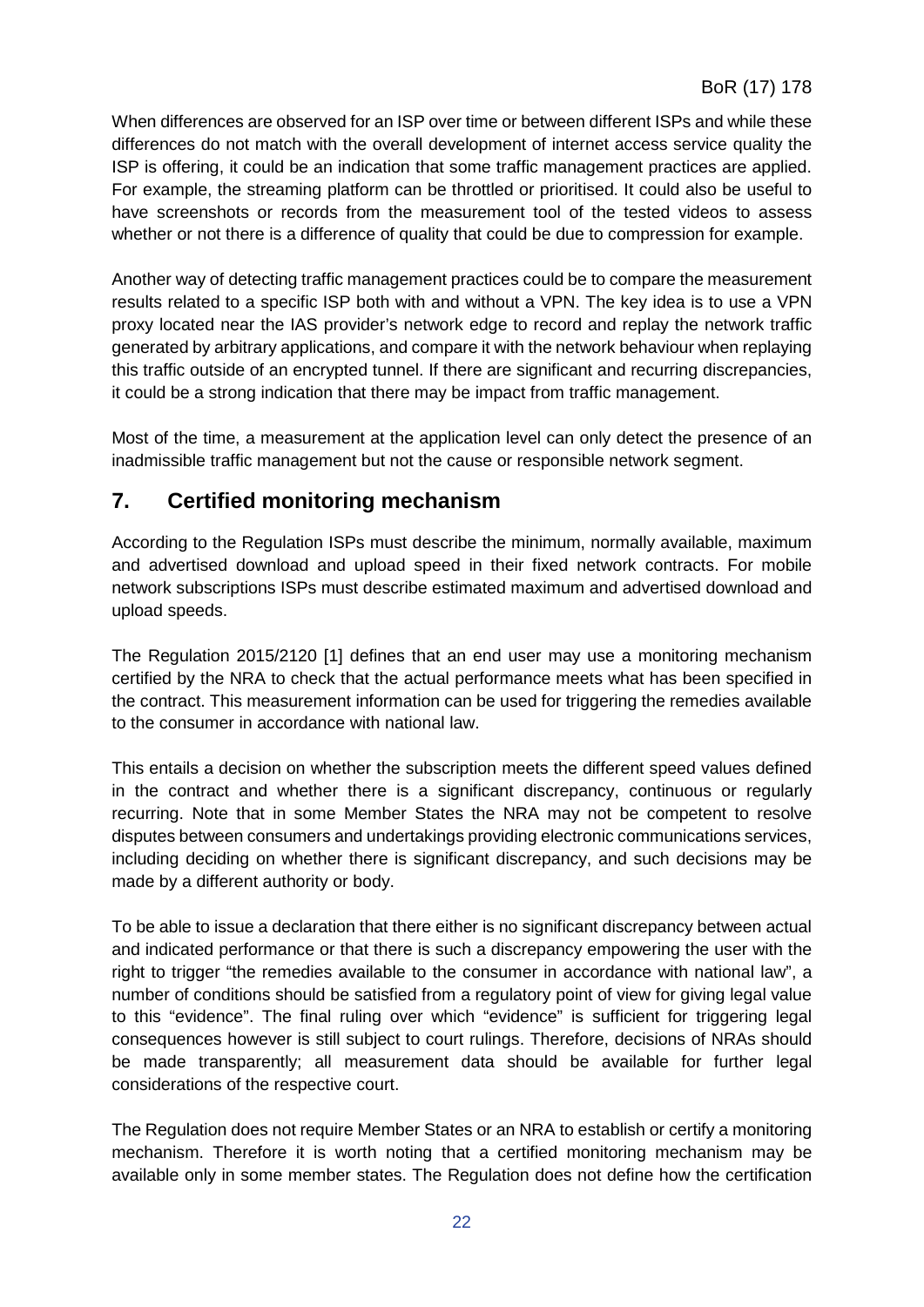should be done, so this is a national matter. If the NRA provides a monitoring mechanism for this purpose it should be considered as a certified monitoring mechanism according to Article 4(4) of the Regulation. As the Regulation talks about a monitoring mechanism certified by the NRA, the question of when to certify a monitoring system and how to certify can be considered to be up to an NRA according to the national legislation and circumstances.

### <span id="page-23-0"></span>**7.1 Guidance on criteria regarding certified monitoring mechanism**

This section gives guidance on criteria NRAs could take into account when providing its own certified mechanism or certifying a third party mechanism in accordance with the Regulation and BEREC NN guidelines [3].

- a) The certified measurement mechanism should fulfil the requirements specified in chapter 3 and take the considerations of chapter 5 into account.
- b) The certified monitoring mechanism should be in compliance of the applicable legislation such as privacy rules.
- c) End users should be enabled to make a straightforward comparison between measurement results and the contractual speed values.
- d) The NRA is recommended to give guidance on in which cases a significant and continuous or regularly recurring difference is established by the certified monitoring mechanism. Noncompliance on a single indicator is sufficient to give the user the right to use "the remedies available to the consumer in accordance with national law".
- e) The NRA is recommended to ensure the integrity of the operation of the certified mechanism in case the mechanism is provided by a third party. It is also recommended to take into account the independence and business model of the entity providing the monitoring mechanism where it is not provided by the NRA itself.

# <span id="page-23-1"></span>**8. References**

[1] Regulation (EU) 2015/2120 of the European Parliament and of the Council of 25 November 2015 laying down measures concerning open internet access and amending Directive 2002/22/EC on universal service and users' rights relating to electronic communications networks and services and Regulation (EU) No 531/2012 on roaming on public mobile communications networks within the Union,

<http://eur-lex.europa.eu/legal-content/EN/TXT/PDF/?uri=CELEX:32015R2120&from=EN>

[2] BEREC Guidelines for quality of service in the scope of net neutrality, November 2012, [http://berec.europa.eu/eng/document\\_register/subject\\_matter/berec/regulatory\\_best\\_practic](http://berec.europa.eu/eng/document_register/subject_matter/berec/regulatory_best_practices/guidelines/1101-berec-guidelines-for-quality-of-service-in-the-scope-of-net-neutrality) [es/guidelines/1101-berec-guidelines-for-quality-of-service-in-the-scope-of-net-neutrality](http://berec.europa.eu/eng/document_register/subject_matter/berec/regulatory_best_practices/guidelines/1101-berec-guidelines-for-quality-of-service-in-the-scope-of-net-neutrality)

[3] BEREC Guidelines on the Implementation by National Regulators of European Net Neutrality Rules, August 2016,